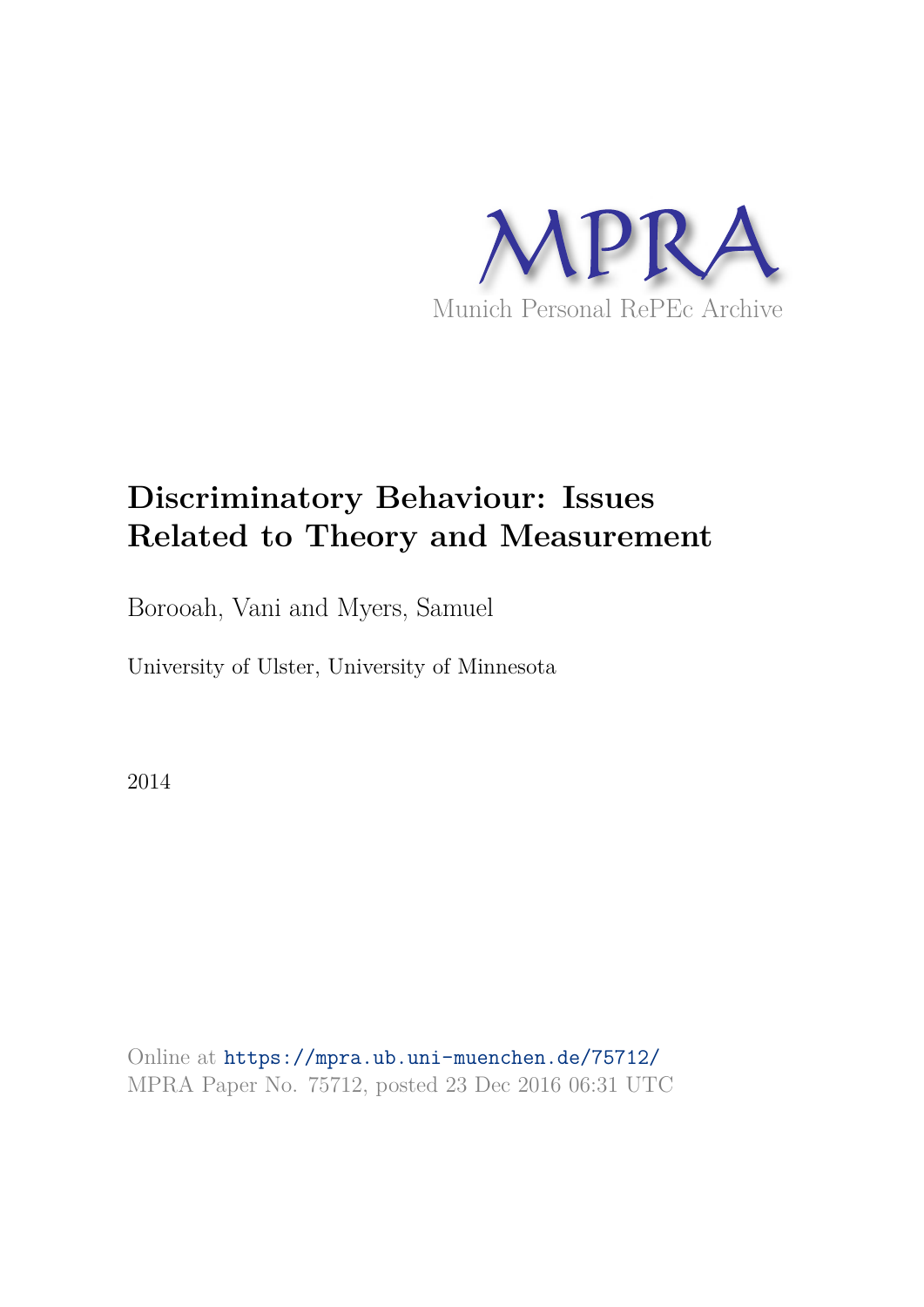**Discriminatory Behaviour:** 

# **Issues Related to Theory and Measurement**

*Vani K Borooah<sup>+</sup> and Samuel Myers++*

<u>.</u>

<sup>+</sup> Corresponding author: Emeritus Professor of Applied Economics, School of Economics, University of Ulster, Newtown Abbey, Northern Ireland BT37 0QB; and Adjunct Professor Indian Institute of Dalit Studies, New Delhi, India. (vkborooah@gmail.com)

<sup>&</sup>lt;sup>++</sup> Professor, Humphrey School of Public Affairs, University of Minnesota, USA; Email: *myres006@umn.edu*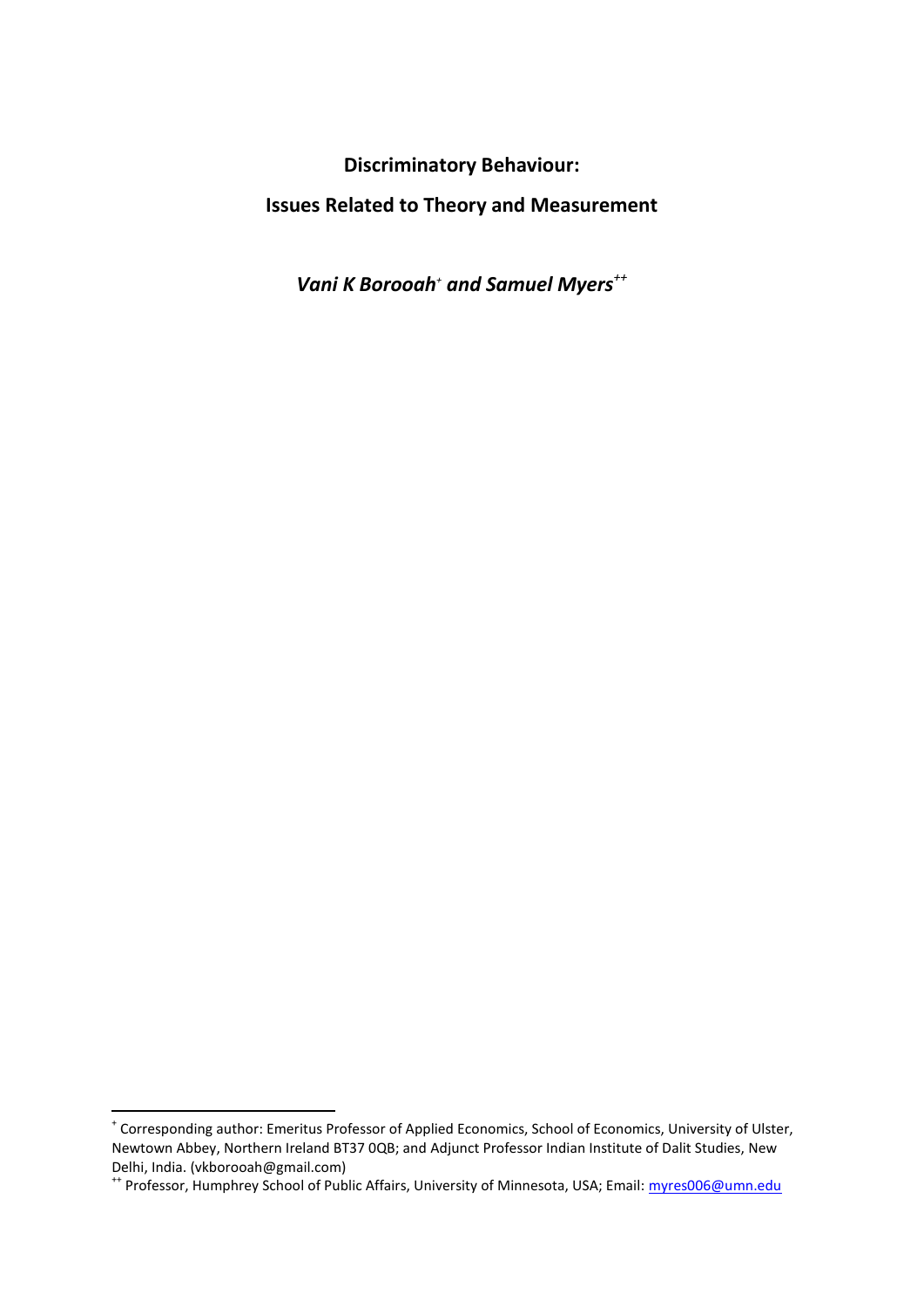*"The existing village system has the effect of making the Scheduled Castes in the village slaves of the caste Hindus . . . Under the village system the Scheduled Castes are not allowed to live inside the village. They have to live on the outskirts . . . They have no independent means of livelihood. They own no land . . . They have to do forced labour day in and day out on pain of being driven away from their quarters by the Hindu landlords . . . They have to live a life of degradation, dishonour and ignominy from generation to generation. It is a state of eternal perdition."* Dr Ambedkar's comment in the Constituent Assembly in 1947 on the 'Status of the Untouchable Castes in the Indian Village'.

#### **1. INTRODUCTION**

Discrimination may be pithily described as the "unequal treatment of equals". More accurately, it represents a situation wherein individuals are treated and judged—for better or for worse—in terms of their membership of a group rather than in terms of their individual personal qualities. This begs the question as to why discrimination occurs at all. How might it be modelled? How might it be measured? All these questions are addressed in this paper.

 However, even before broaching such questions, we need to explore the prior question of why we—along with a large number of academics, journalists, and policy-makers—should be concerned with the issue of discrimination at all? What does it matter if a group of individuals is discriminated against? What harm does discrimination inflict? On the person concerned? On society at large?

The short answer is that discrimination fosters *social exclusion*. The term 'social exclusion', which means the process by which certain groups are unable to fully participate in the lives of their communities, which has concomitant consequences—has, since its origins in the writings of René Lenoir (1974), spawned a vast and eclectic body of literature, as the list of things that people might be excluded from has mushroomed. Silver (1995), for example, itemises some of these factors: *inter alia* livelihood; secure, permanent employment; earnings; property; credit; land; housing; education, skills, and cultural capital; the welfare State. The basis on which people are excluded also comprises a long list (see DFID, 2005): age, caste, gender, disability, ethnic background, HIV status, migrant status, religion, sexual orientation. Such an uncontrolled proliferation of items has invited inevitable criticism from some experts in poverty and development, epitomised by Oysen's (1997) dismissal of social integration/exclusion as "an umbrella concept for which there is limited theoretical underpinning".

 More recently, Sen (2000) attempted to inject some rigour into the concept of social exclusion. He began by observing that, in the tradition initiated by Aristotle, and continued by Adam Smith (1776), poverty should properly be viewed in terms of 'poor living' rather than simply 'low income'. From the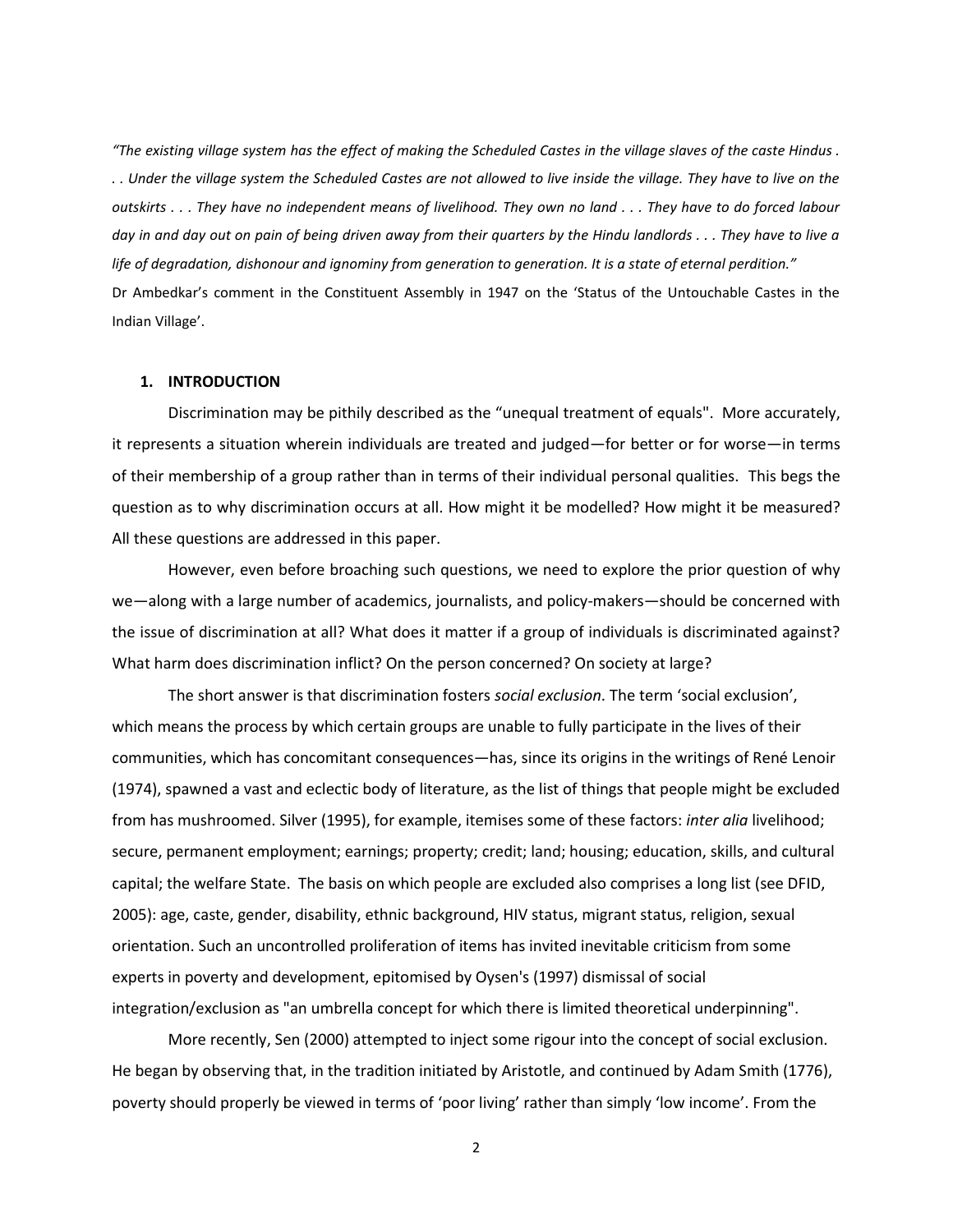former perspective, poverty is a multi-dimensional concept, embracing the following characteristics: low income; bad, or no, employment; illiteracy or, at best, low levels of education; poor health and access to healthcare; and most generally, difficulty experienced in taking part in the life of the community.<sup>1</sup>

 Against this backdrop of a multi-dimensional view of poverty, Sen (2000) argued that the function of the concept of social exclusion was not to widen or otherwise alter our concept of poverty but, rather, to highlight the relational aspects and processes which underpin poverty. Thus, the following critical issues need to be addressed before any judgement can be passed on the usefulness of social exclusion as a concept: (i) Does it contribute to our understanding of the nature and causes of poverty? (ii) Would our understanding be different if this concept did not exist? (iii) Does it enrich thinking about policies to alleviate poverty?

 While answering this set of questions, Sen (2000) drew our attention to two features of social exclusion. The first is that exclusion is a *relational* concept referring to the lack of affinity between an individual and the wider community. Second, when the relation between social exclusion and poverty is being defined, a fundamental distinction needs to be made between exclusion being *constitutively* a part of deprivation and that being *instrumental* in causing deprivation. In its 'constitutive' interpretation, exclusion from some (or all) aspects of social functioning in itself, and of itself, constitutes an important aspect of deprivation. In the 'instrumental' interpretation, exclusion *per se* does not constitute deprivation but it is a cause of deprivation.

 Some types of exclusion may form a constitutive part of deprivation but may not necessarily be instrumental in causing deprivation. For example, the denial of access to the village well to some families would not have consequences for them with respect to the water supply if these families had mains water supplied to their homes; however, being denied access itself might constitute deprivation as it is tantamount to robbing such families of a sense of 'belonging' to the village.<sup>2</sup> Conversely, other types of exclusion may not form a constitutive part of deprivation but might nevertheless be instrumental in causing deprivation: a denial of credit might not be shameful *per se* but might lead to deprivation through an inability to pursue business opportunities. More generally, social exclusion might have both constitutive and instrumental importance for deprivation.

 $\overline{\phantom{0}}$ 

 $^1$  Or, as Adam Smith put it, 'an inability to appear in public without shame'.

<sup>&</sup>lt;sup>2</sup> In another example, with the social status attached to being an owner-occupier in the UK and the USA, a lack of access to the mortgage market might involve enforced living in rented accommodation and consequently engender a 'feeling of shame'. However, if the quality of the owned and rented accommodation is not very different from owned accommodation, no further deprivation (in terms of low-quality housing) would follow.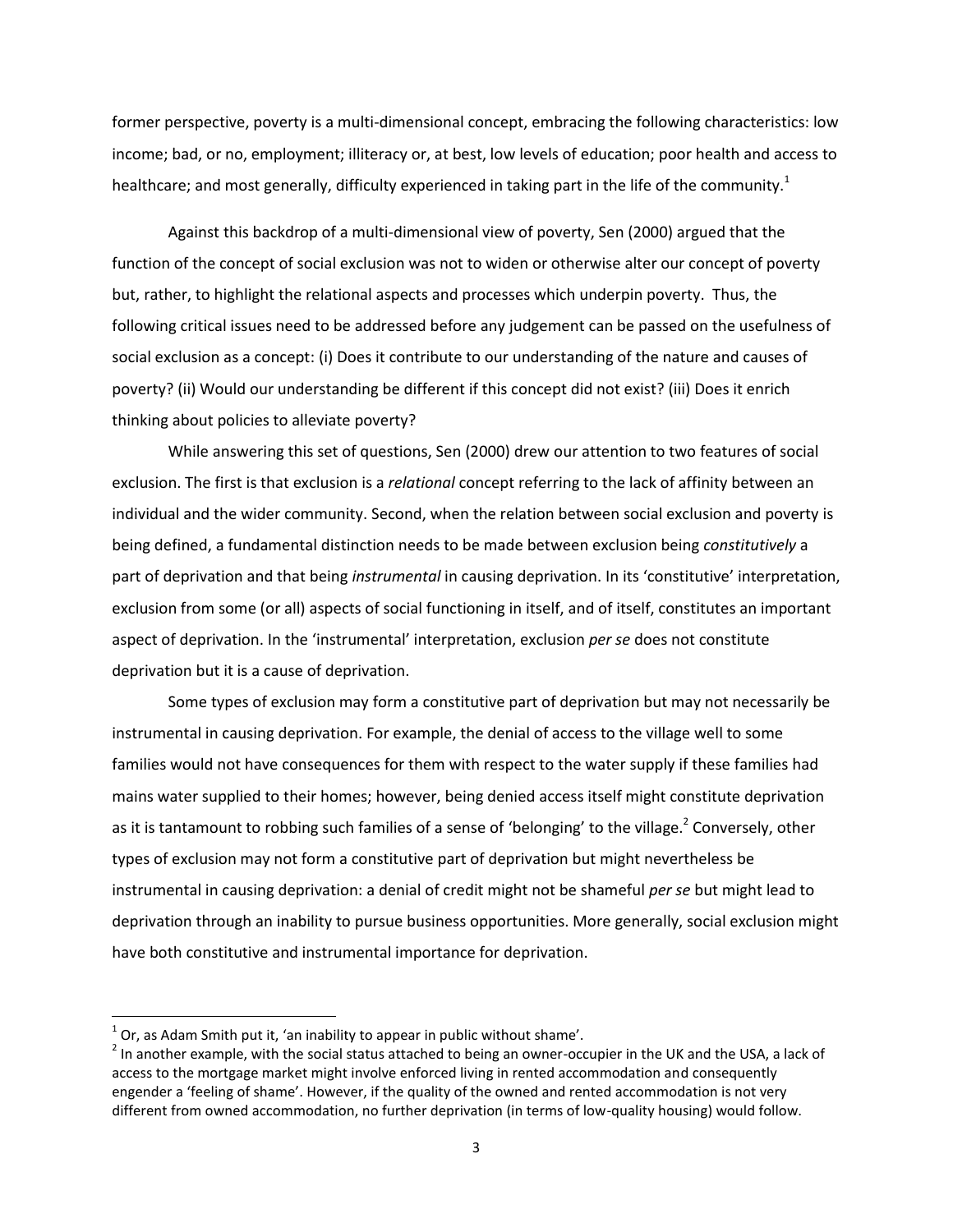A major instrument of social exclusion is discriminatory behaviour, whereby certain persons are excluded from important activities by virtue of their belonging to certain groups which, for whatever reason are regarded 'unfavourably'. In practical terms, discrimination may assume many forms and encompass several areas of life. In the Indian context, Thorat and Sabharwal (2009a and 2009b) detail many of the ways through which Dalits are discriminated against. In the context of the rural labour market, discrimination assumes the form of denial of work, as agricultural workers (reported in 36 per cent of the villages), ensuring that no touching takes place while paying wages (in 37 per cent of the villages), payment of lower wages for the same work (in 25 per cent of the villages), refusal to employ Dalit workers in house building (in 29 per cent of the villages); denial of access to irrigation facilities (in 33 per cent of the villages); and denial of access to grazing/fishing grounds (in 21 per cent of the villages). In this context, the purpose of this paper is to review the issues of discriminatory behaviour through an understanding of its theoretical underpinnings and by means of a critical appreciation of the different methods used to measure discrimination.

## **2. CONCEPTS OF DISCRIMINATION**

Irrespective of whatever forms discrimination takes, its central form is the act of making a distinction between persons *categorically* rather than *individually*. This means that any difference in the treatment between persons is based on their group membership rather than on their relevant personal characteristics. Therefore, such difference in treatment constitutes discriminatory behaviour. This is the conventional definition of discrimination, which has also been adopted in this paper.

# **2.1 Legal View of Discrimination**

Under the law, discrimination has the following two aspects:

- 1. The first relates to the identification of the groups, which are to be 'protected' against unequal treatment. The unequal treatment of equals amounts to 'discrimination' only if the aggrieved party belongs to a 'protected' group, gender, race, caste and religion. Otherwise, it is not considered discrimination.
- 2. The second relates to the issue of what constitutes unequal treatment. Here, we have to distinguish between *disparate treatment* and *disparate impact*. A particular action may amount to treating persons from different groups differently (disparate treatment) or it may amount to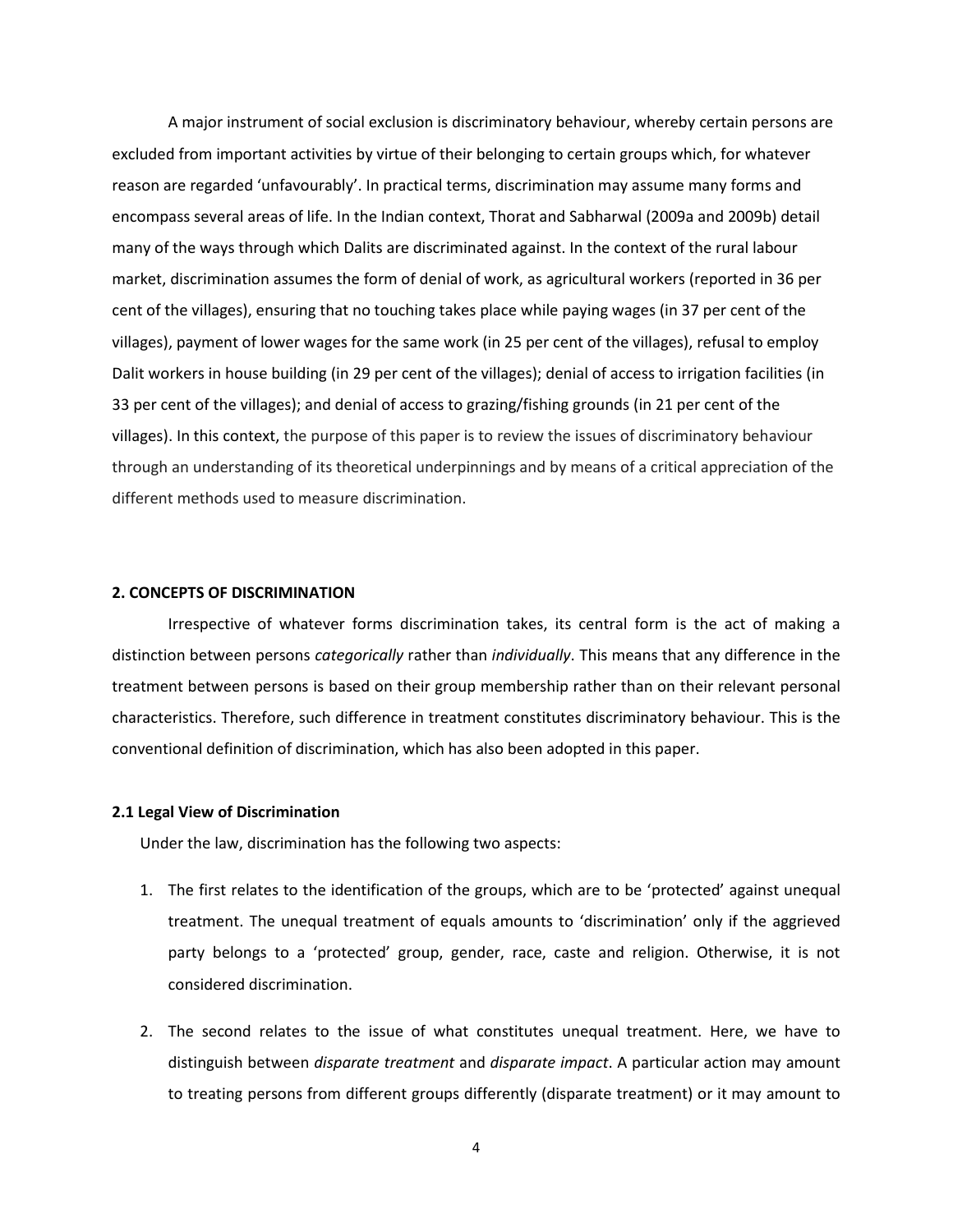treating them equally but may have a disparate impact on people from different groups. A related question is *business necessity*: is an organisation's action, which is allegedly discriminatory, essential for its functioning or is it of no relevance? In legal terms, a particular treatment qualifies as discrimination if it involves the following:

- a. Disparate treatment of persons in protected groups, regardless of whether or not there is a business necessity; and
- b. Adverse impact on persons in protected groups without business necessity.

# **2.2 Economists' View of Discrimination**

The economists follow the lead of Becker (1971) when they define discrimination. According to him, "discrimination in the market place consists of voluntarily relinquishing profits in order to cater to prejudice." Defined in this sense, discrimination becomes the 'price' of prejudice. It is the price paid by those who indulge in their 'taste for discrimination' in terms of foregone profits. Some examples of the 'price of prejudice' are as follows:

- 1. A less qualified White person is chosen for a job over a more qualified Black person, as a result of which the employer forgoes the prospective higher profit that would accrue from employing the more qualified Black person.
- 2. A house owner rents his property at a lower rent to a White tenant in preference to a Black tenant who would pay a higher rent.
- 3. A bank gives loan to a less credit-worthy White customer but turns down a more credit-worthy Black person with the result that, as compared to the Black customer, the bank is prepared to accept a higher risk of default from the White customer.

If we accept Becker's view of discrimination as forgoing profits to satisfy a 'taste for prejudice', then one of the consequences of discrimination is that a better qualified Black applicant would be turned down in favour of a less qualified White applicant. Thus, the successful Black applicants, on an average, are 'better' than successful White applicants because they have had to meet a higher standard of compliance.

The implication of this situation is that if discriminatory practice prevails in markets, then *inter alia*:

1. The Black employees would be more productive than the White employees;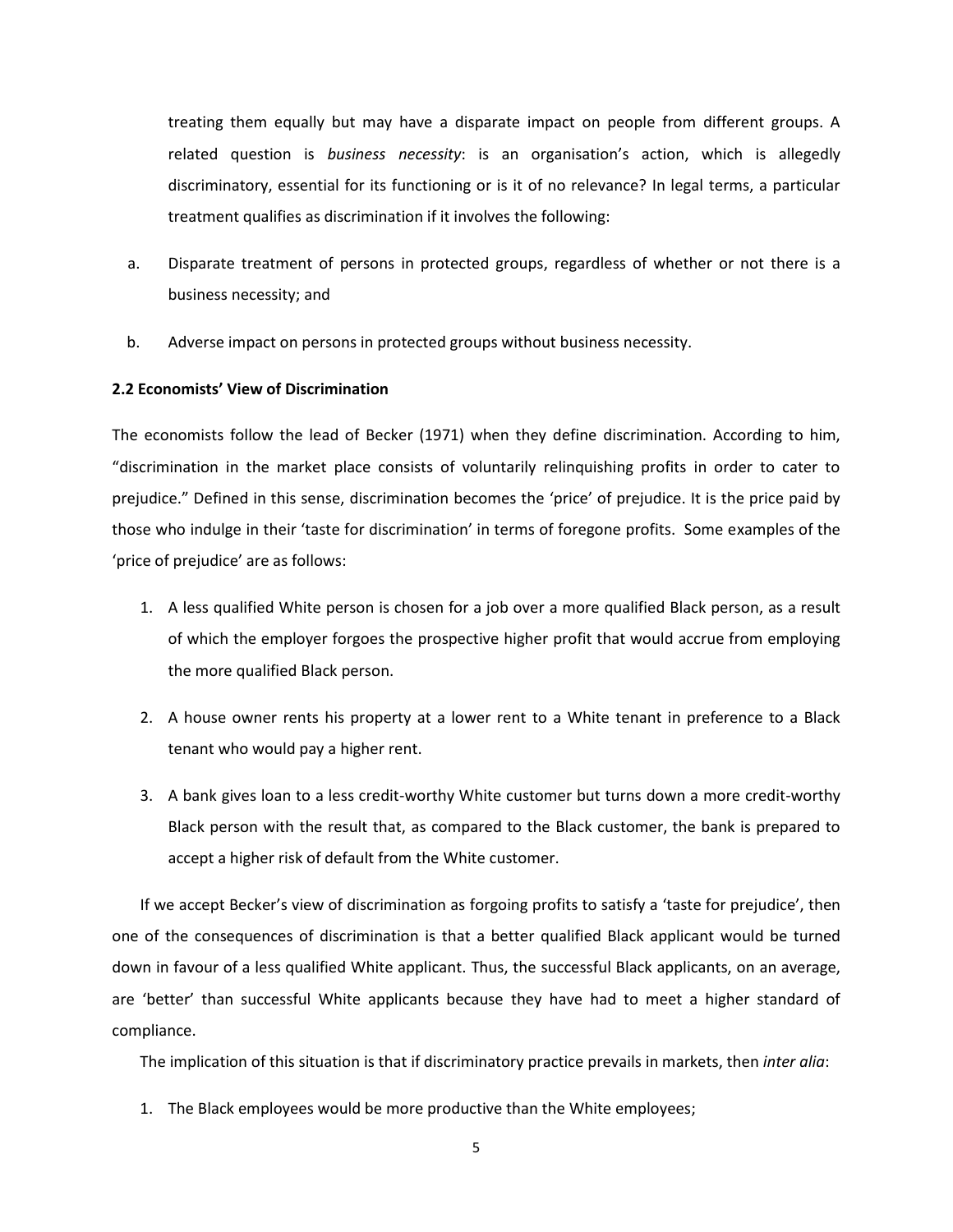- 2. The Black tenants would pay a higher rent than the White tenants; and
- 3. The Black borrowers would exhibit a lower rate of default in repaying loans than the White borrowers.

If we do not observe these differences in outcomes between the groups, then there cannot be any discrimination in that market. This means that the decision-making agent is accepting the *same* standard of compliance (in terms of qualifications, rent, and credit risk) from the Black and the White employees.

# **2.3 Statistical Discrimination**

Statistical or belief-based discrimination arises when prior belief (or knowledge) about the characteristics of the group to which an individual belongs is used to make inferences about the individual's characteristics (see Arrow, 1972a; 1972b; 1973; Phelps, 1972; Lundberg and Startz, 2007).

- 1. For example, if it is an employer's belief that on an average, the Black employees are less punctual than the White employees, she/he may take this fact into account when choosing between a Black and a White job applicant.
- 2. If it is a landlord's' belief that the average Black tenant is more troublesome than the average White tenant, she/he may take this fact into account when choosing between a Black and a White tenant.
- 3. If it is a bank manager's belief that the average default rates are higher for the Black as compared to the White borrowers, she/he may take this fact into account when choosing between a Black and a White applicant for loan**.**

Beliefs can also reflect prejudice through the propagation of negative stereotypes of certain groups. Under a *negative stereotype*, a prior negative belief about a group's average value of some relevant characteristic is used to assess the ability of all individuals who belong to this group. Therefore, the fact that on an average, a group scores poorly in a test is used to conclude that every member of that group would score poorly in that test or, more accurately, the likelihood of a member of that group scoring poorly is greater than the corresponding likelihood for a person who belongs to a group that has a higher average score.

Negative stereotypes about groups constitute a *different* type of prejudice from Becker's distaste for *all* individuals who belong to a certain group, regardless of their or their group's 'quality'. Under this proposition, assessment is done only with respect to the relevant task and does not imply any further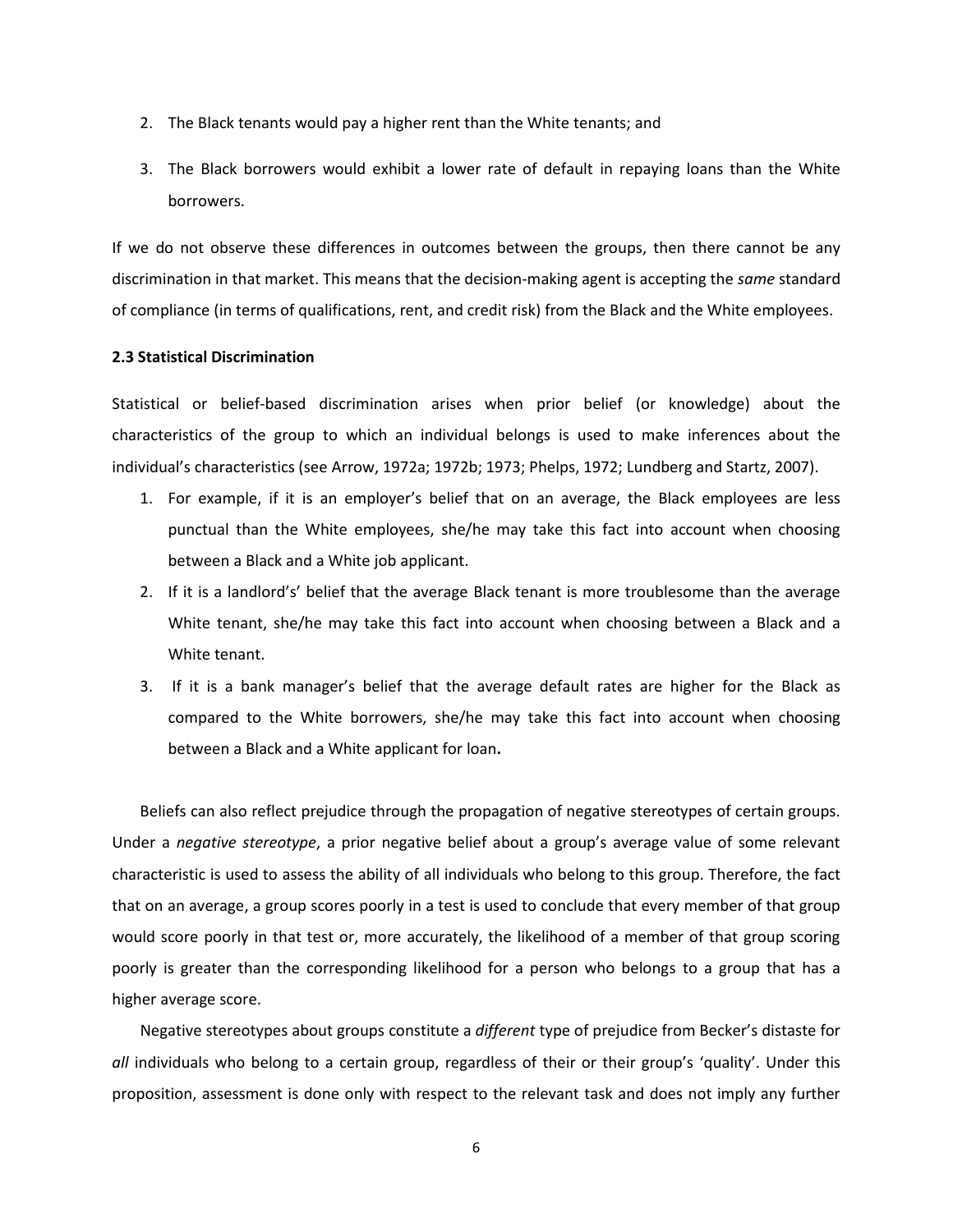prejudice against the group. Thus, belief-based discrimination is a market-based explanation for discrimination, which does not require a taste for discrimination. Also, unlike taste-based discrimination, it does not require a sacrifice of profits. Indeed, if the prior belief is true, *profits are expected to go up* as a result of discrimination.

Belief-based discrimination about the average performance of a group penalises talented individuals from that group by ascribing to them the average quality of their group. Consequently, such discrimination can change the behaviour of a group. If the employer judges by means of a negative group stereotype, then there is no point in making human capital investments (relating to education, study, diligence, work habits, attitudes to work) since they will carry low (if not zero) rates of return. This argument is evident in the words of Elmslie and Sedo (1996,p. 474):"One initial bout of unemployment that is not productivity based can lay the foundation for continued future unemployment and persistently lower job status even if no future discrimination occurs."

More recently, social scientists have expressed interest in a phenomenon referred to as the' stereotype threat'. This threat is characterised by persistent discrimination which reduces the confidence of the victims and undermines their self-esteem as they begin to believe in their low worth as individuals. This is what Bertrand, *et al*. (2005) call 'implicit discrimination'. In the context of experimental economics, Hoff and Pandey (2006) conducted an experiment in North India wherein children were asked to solve problems. When the children's castes were not revealed to the other participants, the performance by low-caste children was found to be not very different from that of the higher-caste children. Yet, when the castes were publicly announced, the performance by lower-caste children significantly dropped. This suggests that a loss of self-confidence may have played a role in the decline of their performance.

The view that statistical discrimination based on negative stereotypes can discourage the motivation to equip oneself for advancement is also consistent with evidence from India. For example, Jeffery and Jeffery (1997), in their study of the Muslims in Bijnor, argued that many Muslims believed that their relative economic weakness stems from their being excluded from jobs due to the prevalence of discriminatory practices in hiring. The belief that their sons would not get jobs then led the Muslim parents to devalue the importance of education as an instrument of upward economic mobility. It was with these considerations in mind that Myrdal (1944) spoke of the 'vicious circles of cumulative causation'. The failure of the discriminated groups to make progress justifies the prejudicial attitudes of the dominant groups.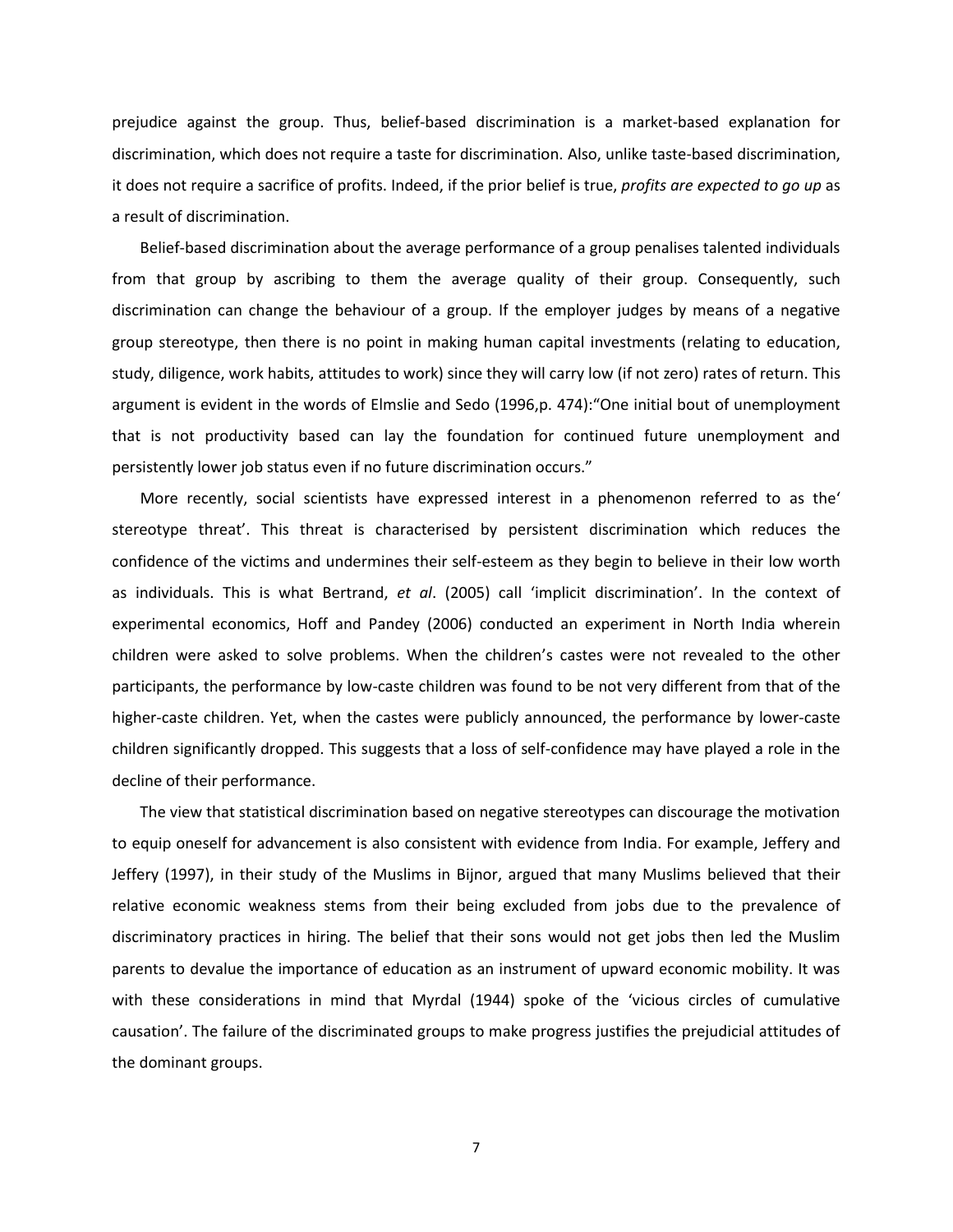#### **3. THE PERSISTENCE OF DISCRIMINATION**

The market-based theories of discrimination are unable to explain the *persistence* of discrimination. Taste-based discrimination cannot explain why arbitrage does not eliminate discrimination: employers without discriminatory tastes can have higher profits than those with discriminatory tastes by simply hiring high-productivity labour from the group that is discriminated against. Belief-based discrimination cannot explain why through a Bayesian updating process, posterior experience does not erode prior beliefs and eliminate such discrimination. In order to explain persistence, it is necessary to turn to nonmarket reasons for discrimination. Market discrimination views discrimination as the result of an impersonal relation between market participants, whereas non-market discrimination emphasises the social nature of transactions.

One form of non-market discrimination concerns the role of friends and acquaintances in securing a 'favourable outcome', such as a job, a loan, a tenant, or admission into an educational institution or hospital, among other things. This signifies the network concept of allocation. Under this concept, who you know determines the chance of a 'favourable outcome' (see Granovetter, 1995; White, 1995).If one applies this to discrimination, 'who you know' (that is, the density of one's network) depends critically on one's group identity. A strong group identity leads to social segregation, while social segregation leads to segregation in economic outcomes. If the groups differ in terms of social and economic strengths, then they differ in terms of their network density, and hence in terms of their chance of a 'favourable outcome'. The main point of this argument is that personal interactions occur throughout the search process and that these are as important, if not more, than impersonal market relationships. Discrimination offers social rewards to the discriminator, the returns for which can be realised in some later reciprocal transaction.

Another reason for the persistence of discriminatory behaviour is the stigma attached to the 'victim' group. The key concept here is the *virtual social identity* based on easily identifiable markings (of race, gender and caste). The identity is 'virtual' because it can differ from a person's actual identity, and it is 'social' because the imputation occurs within a social context. This virtual identity may differ from the person's *actual* identity, which is based on his personal characteristics. *Stigma* occurs when the imputed virtual identity is *dishonourable*, that is, persons who belong to a particular group are seen as being 'flawed' or 'damaged'. Stigmatisation implies more than doubting a person's *productivity*, for it signifies doubting of a person's *humanity* by regarding her/him as a lesser human being than others.

The origins of stigmatisation often lie in a history of dishonour. The stigmatisation of the Blacks in the USA, for instance, has its origins in slavery, which represented the violent domination of 'natally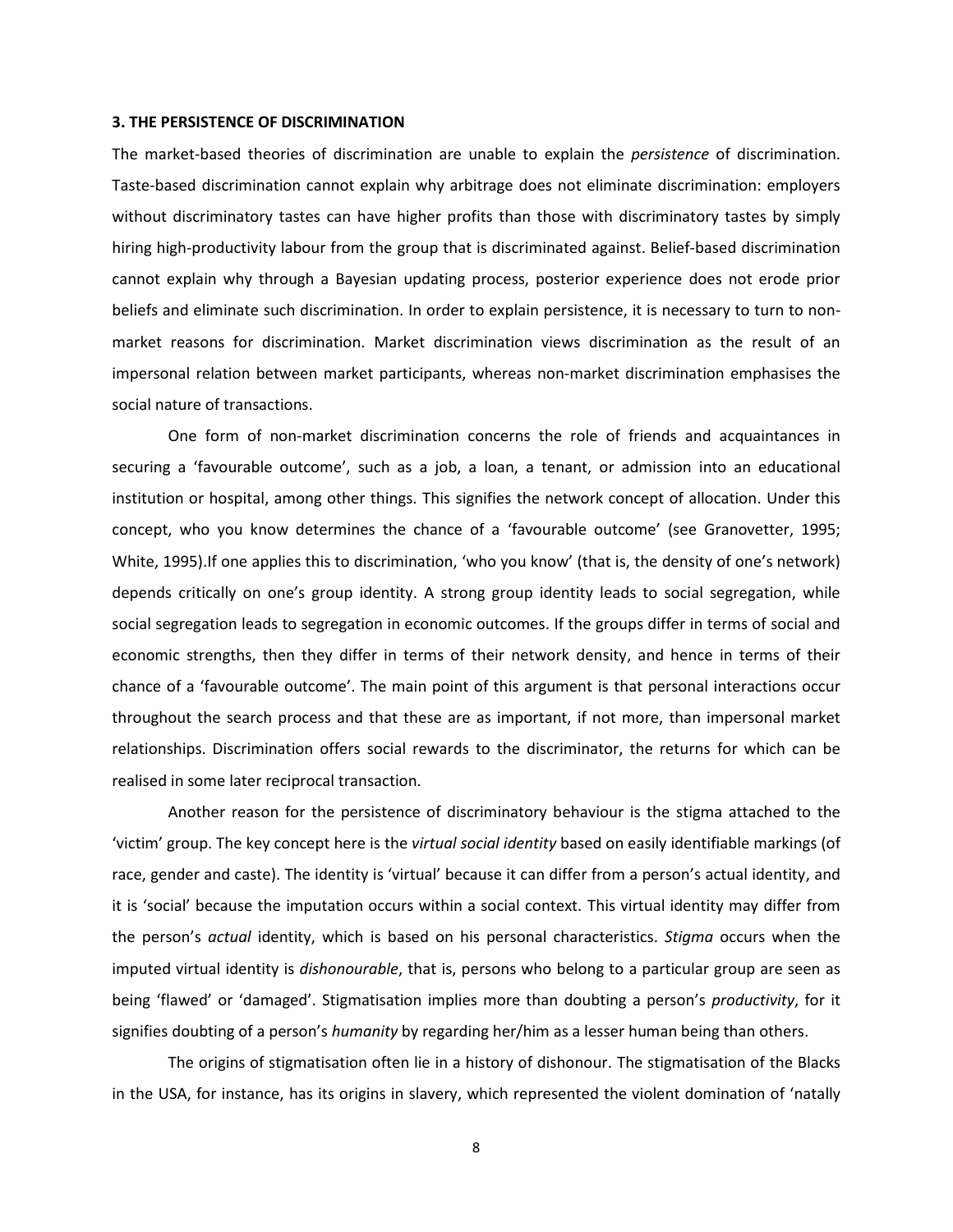inferior' persons. Therefore, under this scenario, emancipation through legislation is not enough to overcome the burden of history (see Loury, 2002; Goffman, 1959; Patterson, 1982).Similarly, in the Indian traditional caste system, the untouchables, who are placed at the bottom of the caste hierarchy, suffered from the notion of 'untouchability', which is unique to their caste (the other lower castes do not suffer from untouchability). Due to this stigma of untouchability, the untouchables are believed to be impure and polluting. Hence, they are considered unfit for social association and inter-relation with the castes above them. Such practices have led to their physical and social segregation and isolation. This, in turn, has led them to face denial of various faculties: of freedom; equal opportunities; and of equal civil, social, cultural, religious and economic rights. This has further resulted in denial of equal access to them in various spheres of society, culture and the economy. Thus, their lack of participation in the communal life of the society, which resulted from the original notion of untouchability, is far more comprehensive and widespread insofar as it entails restrictions on their physical and social mobility, which assumes various forms and dimensions (Thorat and Sabharwal, 2010).

#### **4. The Identity-based Theory of Discrimination**

Akerlof and Kranton (2010) argue that the existing theories of discrimination (propagated by Becker, 1971; and Arrow, 1972a; 1972b) cannot help us understand why discrimination is so persistent. They developed an identity-based theory of discrimination and, thereby, brought the influence of the social context into economic decisions made by the individuals. The social categories and norms constitute the identity. "People's identity defines who they are—their social category and different norms for behaviour are associated with different social categories. Individual pecuniary and nonpecuniary motivation, and tests and preferences are influenced by the social context and norms. Insofar as the Identity theory brings the social context (that is who they are) and norms (and how should they behave or relate with others) into the realm of economic decision-making by individuals, this has changed the traditional presumption of economists that tests and preferences are individual characteristics, independent of the social context. The identity theory proposed by Akerlof and Kranton maintained that within social categories, there are norms regarding how someone belonging to those social categories should behave, and that these norms affect behaviour. This theory has three main elements as propounded by its promoters below:

*"First it associates individuals with a particular social category or identity. Second it specifies the prevailing norms and ideals for these categories. And finally it posits individual gains and losses from different decisions, given identities and corresponding norms. It maintains that identity utility which is*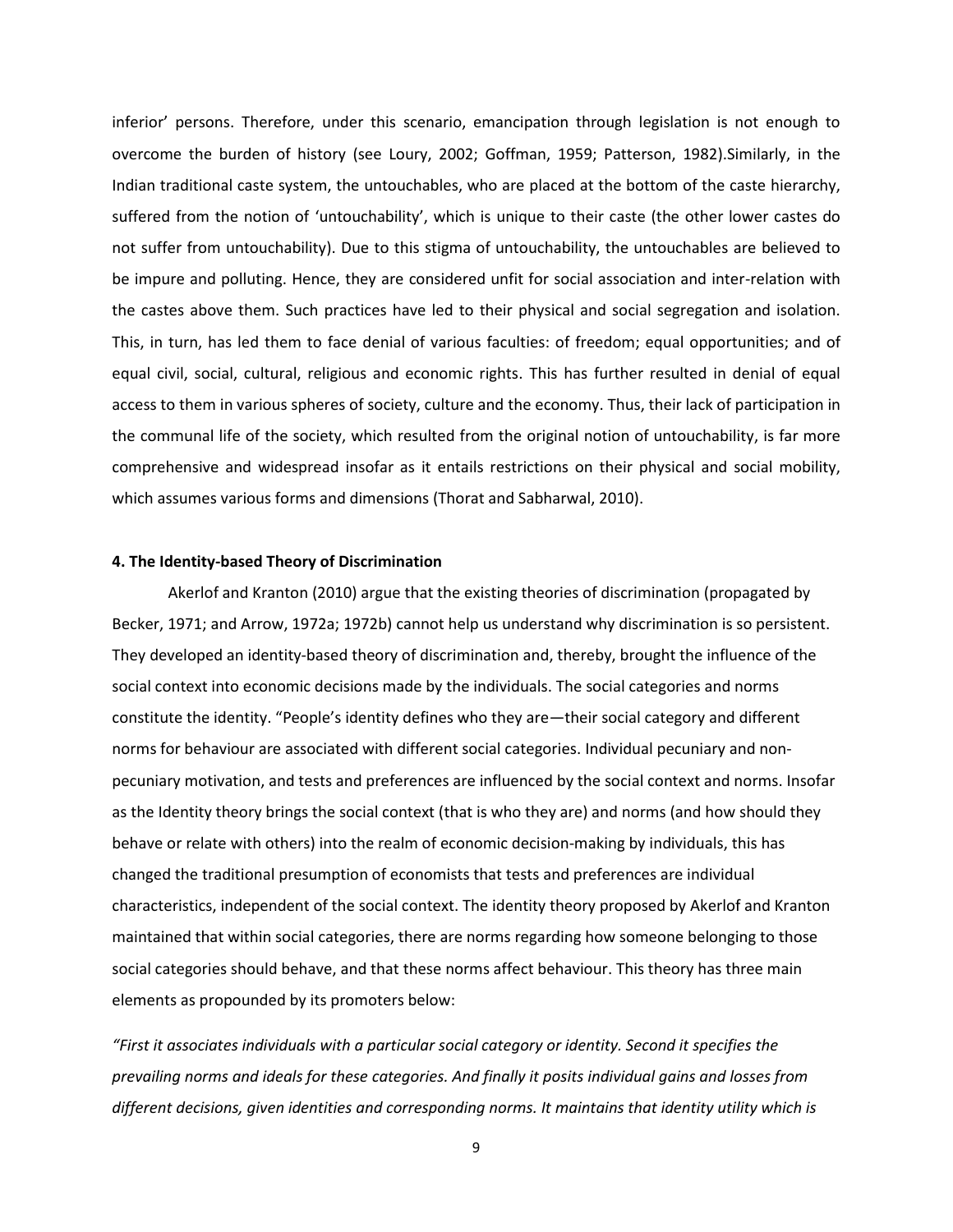*the gain when action conforms to norms and ideals, and loss insofar as they do not .These gains and losses, combined with the standard concerns of economic analysis, will then determine what people do*. (Akerlof and Kranton, 2010, pp. 13-20).

In its application to race and poverty, the identity theory explains racial discrimination in terms of what authors call "'oppositional Identity". The behaviour of Whites towards Blacks is determined by different codes or norms, which, in turn, perpetuate a distinction between 'us' and 'them'. Thus, White Americans think of Black Americans as 'them' rather than as 'us' (p. 100). Oppositional identity results in discrimination, which, in turn, explains the poverty of Blacks through a theory of identity, discrimination and Black poverty.

The role of social identity in shaping outcomes in the spheres of work and education has also been extensively discussed by Akerlof and Kranton (2010). They argue that the traditional economic model in which students, as rational decision-makers, weighed the economic costs and benefits of schooling, was flawed because it did not take into account the constraints imposed by the social identities of the children. Using examples from the USA, they show that the social burden of being Black or Hispanic led many children from such groups to under-perform relative to their White peers even within the same school. Consequently, relative to social pressures, the economic returns to education in terms of more pleasant and better-paid jobs could be a weak determinant of the children's efforts at school. The solution for such 'identity-based' problems lies in viewing schools as platforms not just for imparting skills but also for teaching norms of behaviour, and, that by doing so, they become a sanctuary from the dysfunctional world outside their walls.

# **5. DETECTION OF DISCRIMINATION**

There are two main ways of detecting the existence of discrimination—*regression analysis* and *audit studies.* These are discussed in detail below.

#### **5.1 Regression Analysis**

In regression analysis, the dependent variable is usually the outcome for persons and the regression equation is 'controlled' by a number of personal characteristic variables that are unrelated to group membership, *plus a group membership variable*. If the coefficient group on the group variable is significant *after controlling for the other non-group variables*, discrimination is said to exist.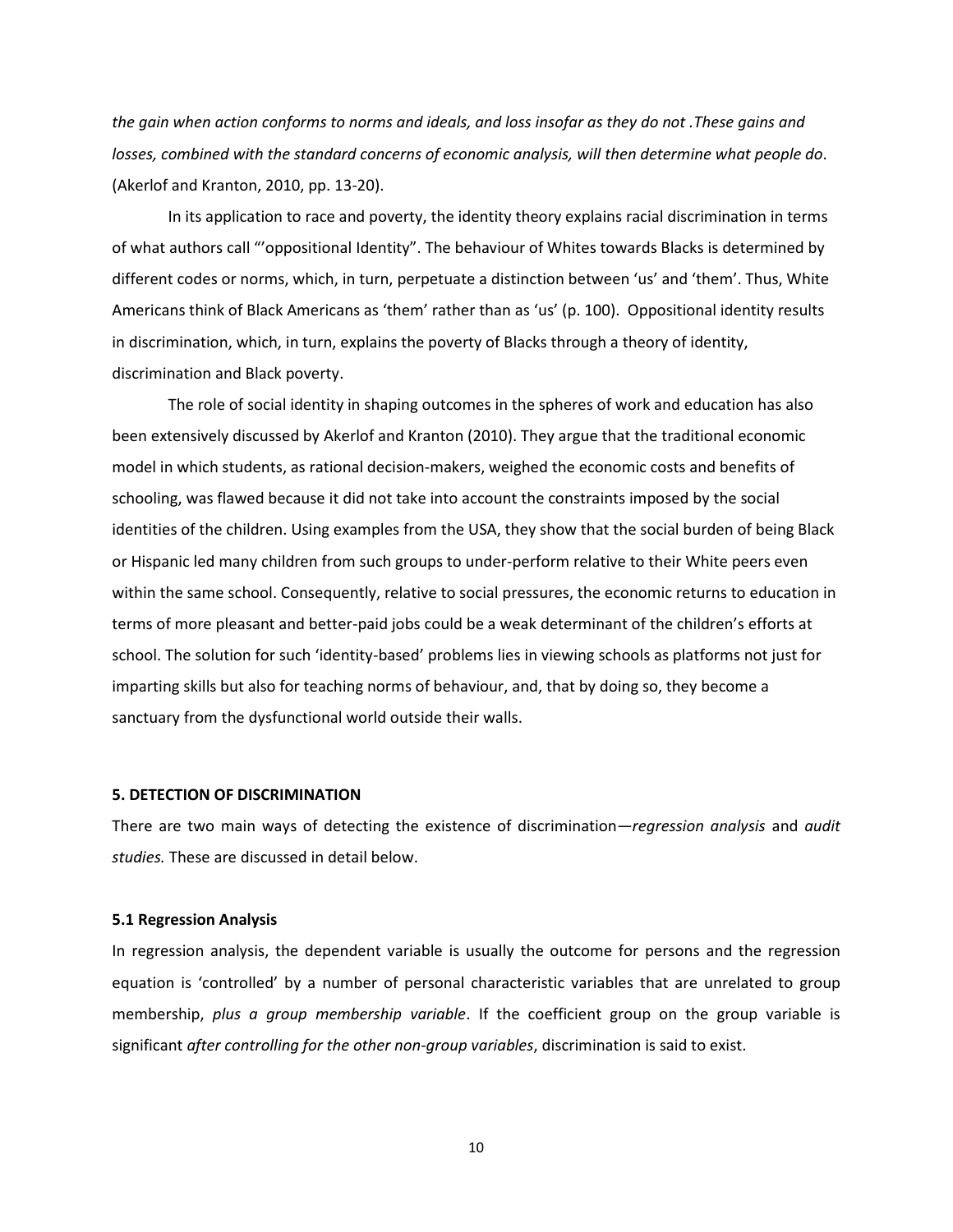However, the regression analysis has some pitfalls that are mainly connected with the equation specification. These are as follows:

- 1. If the equation is under-specified (that is, the relevant variables are omitted), the extent of discrimination would be over-stated.
- 2. If the equation is over-specified (that is, the irrelevant variables are included), the extent of discrimination would be over-stated.
- 3. It is only if one is certain that the equation is *exactly* specified (which one can never be) that one can be sure that discrimination has been correctly identified and measured.

In the regression-based method, a *single* regression was estimated over all persons regardless of the group to which they belonged. The implicit assumption was that all persons (say, Black or White) faced the *same* regression coefficients in the evaluation of their attributes and the *only* coefficient that distinguished the Blacks and the Whites from each other was that of the race variable. This assumption is relaxed by estimating separate equations between the two groups and allowing the existence of different coefficients between them. This raises the following questions.

When we observe a difference in the mean achievement between Whites and Blacks, what is it due to?

- 1. Is it the result of the superior attributes of the Whites as manifested in relatively more favourable values of the explanatory variables for the Whites as compared to the Blacks?
- 2. Or, is it due to the superior treatment of the Whites as manifested in relatively more favourable coefficients for the Whites as compared to the Blacks?
- 3. Or, is it due to some combination of superior attributes and favourable treatment, and if so, can we quantify how much is due to the former and how much to the latter?

Decomposition analysis allows us to answer Question 3 above, that is, to say how much of the overall difference in outcomes between the Whites and the Blacks is due to Question 1 and how much is due to Question 2.

# **5.2 How Decomposition Works**

The problem with the detection of discrimination is that Blacks and Whites differ from each other in terms of both attributes and coefficients. Thus, the first step is to ask what the Black–White difference would have been if both sets of attributes were evaluated at a *common* coefficient vector. This difference could then be entirely ascribed to the difference in attributes since coefficient differences would have been neutralised. We call this the 'difference due to attributes'.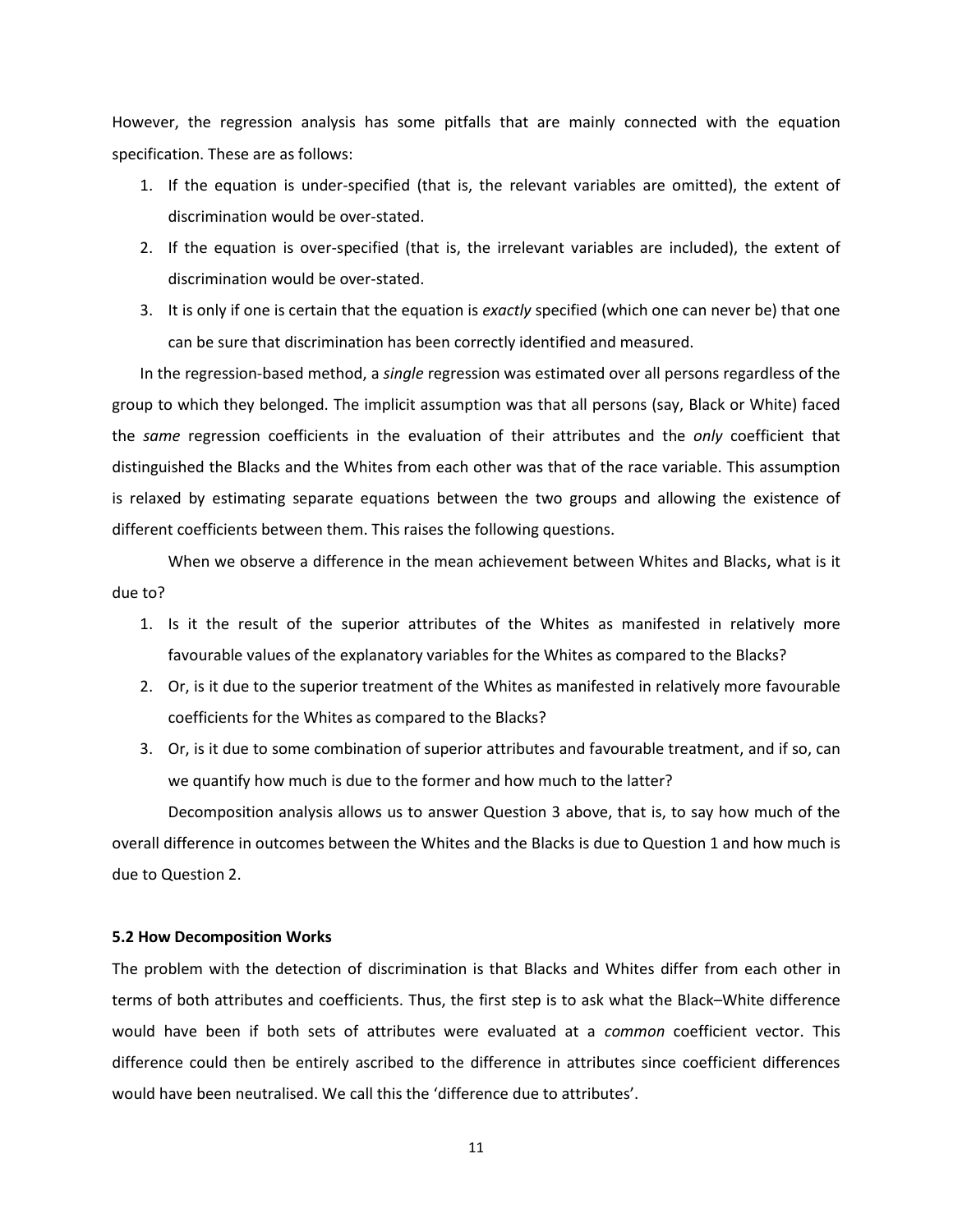The 'observed' difference, which is less than the 'difference due to attributes', is the 'residual' or 'unexplained' difference. It is this residual difference that can be interpreted as resulting from discrimination, subject, however, to several caveats set out below (see Oaxaca, 1973; Blinder, 1973).

A recent formal exposition of the Blinder–Oaxaca decomposition method (named after Blinder, 1973, and Oaxaca, 1973) for *linear* regression models is to be found in Jann (2008). Suppose there are two groups, W and B, with Y as an outcome variable such that  $E(Y_W)$  and  $E(Y_B)$  are the *expected* values of the outcome variable for groups W and B, respectively, then,

$$
\mathbf{Y_k} = \mathbf{X_k}^\top \boldsymbol{\beta_k} + \boldsymbol{\epsilon_k}, k = W, B \tag{1}
$$

where,  $Y_k$  is the vector of outcomes,  $X_k$  is the matrix of observations, and  $\varepsilon_k$  is the vector of error terms for persons in group k.

Since, by assumption  $E(\varepsilon_k) = 0$ , we have:  $E(Y_w) = E(X_w')\beta_w$  and  $E(Y_B) = E(X_B')\beta_B$  which implies:

$$
E(Y_{W}) - E(Y_{B}) = E(X_{W})\beta_{W} - E(X_{B})\beta_{B}
$$
  
=  $E(X_{W})\beta_{W} - E(X_{B})\beta_{B} + E(X_{B})\beta_{B} - E(X_{B})\beta_{W}$   
=  $E(X_{W} - X_{B})'\beta_{W} + E(X_{B})\beta_{W} - \beta_{B}$   
=  $E(X_{W} - X_{B})'\beta_{W} + E(X_{W} - X_{B})'\beta_{B} - E(X_{W} - X_{B})'\beta_{B} + E(X_{B})\beta_{W} - \beta_{B}$   
=  $E(X_{W} - X_{B})'\beta_{B} + E(X_{B})\beta_{W} - \beta_{B} + E(X_{W} - X_{B})'\beta_{W} - \beta_{B}$   
=  $P + Q + R$  (2)

As Jann (2008) points out: the term  $P = E(X_w - X_B)'\beta_B$  in Equation (2), mentioned above, amounts to the difference in mean outcomes, that is due to the inter-group differences in the predictors (the attributes effect); the term  $Q$  =  $E(X_B^{'}) (\beta_w - \beta_B)$  in Equation (2), mentioned above, amounts to the difference in mean outcomes, that is due to the inter-group differences in the coefficients (the coefficients effect); the term,  $R = E(X_w - X_B)'(\beta_w - \beta_B)$  amounts to the difference in mean outcomes, that is due to an interaction term representing the fact that the differences in attributes and coefficients exist simultaneously between the two groups.

 The decomposition represented in Equation (2) is formulated from the perspective of Group B because the inter-group difference in predictors is weighed by the coefficients of Group B to determine the attributes effect*,* **P**. The **P** component measures the expected change in Group B's mean outcome if it had Group W's attributes. Similarly, the **Q** component measures the expected change in Group B's mean outcome if Group B had Group W's coefficients.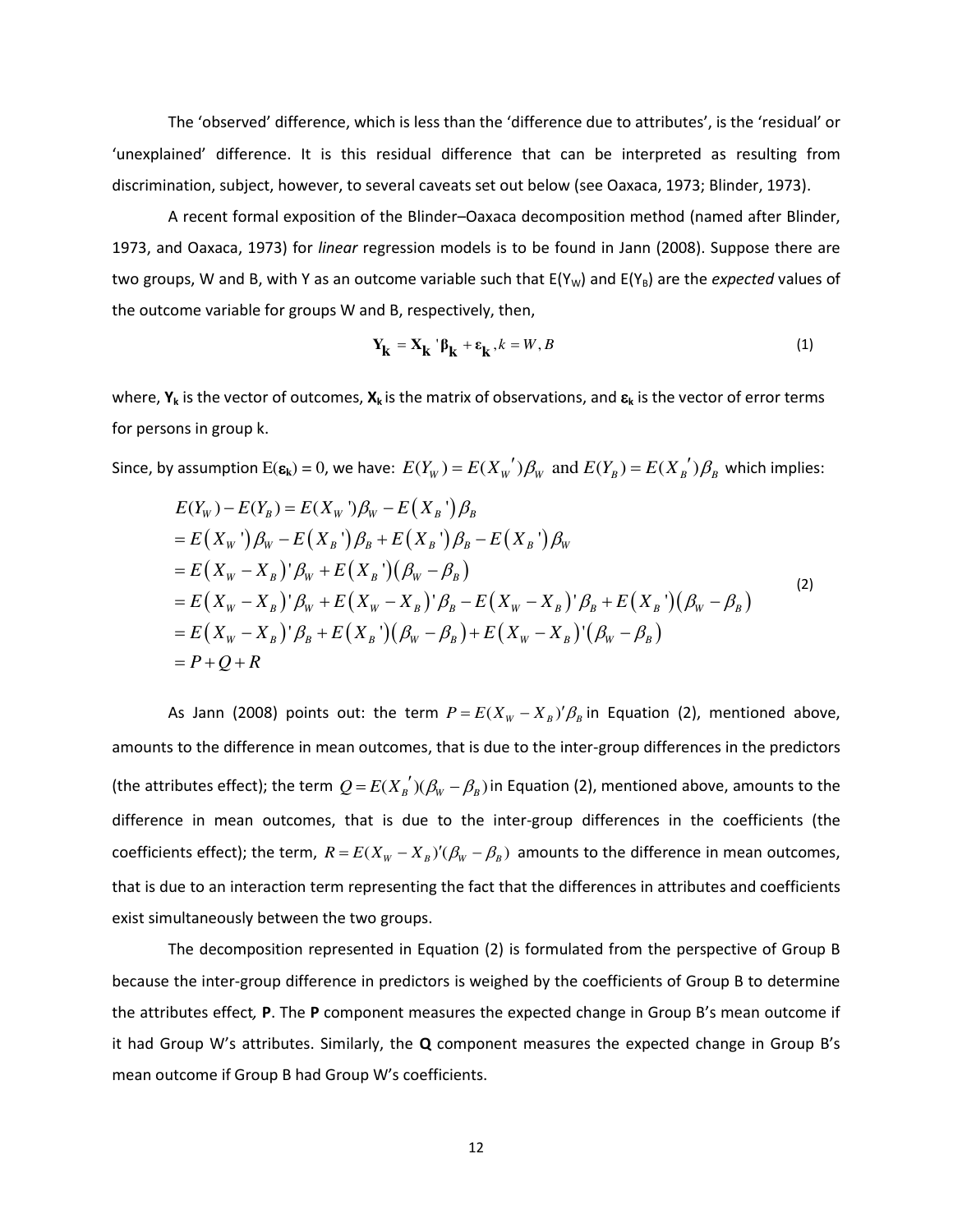Needless to say, the decomposition in Equation (2) can also be represented from the perspective of Group **W** as follows:

$$
E(X_{W} - X_{B})'\beta_{W} + E(X_{A}^{'})(\beta_{W} - \beta_{B}) + E(X_{W} - X_{B})'(\beta_{W} - \beta_{B}) = P' + Q' + R'
$$
\n(3)

Now the endowment effect P' measures the expected change in Group A's mean outcome, if it had Group B's attributes and the **Q'** component measures the expected change in Group W's mean outcome, if Group W had Group B's coefficients.

 As Jann (2008) points out, an alternative decomposition to Equations (2) and (3) is to assume that there is some non-discriminatory coefficient vector, **\*** , which should be used to evaluate the contribution of the difference in attributes. Then the outcome difference can be written as follows:

$$
E(Y_w) - E(Y_B) = E(X_w')\beta_w - E(X_B')\beta_B
$$
  
=  $E(X_w')\beta_w - E(X_B')\beta_B + E(X_w')\beta^* - E(X_w')\beta^* + E(X_B')\beta^* - E(X_B')\beta^*$   
=  $E(X_w - X_B)'\beta^* + \Big[E(X_w')(\beta_w - \beta^*) + E(X_B')(\beta^* - \beta_B)\Big]$   
=  $U + V$  (4)

Equation (4) yields a twofold decomposition in which the term  $\, U = E(X_{_W} - X_{_B})' \beta^* \,$  is the part of the outcome difference that can be explained by the difference in attributes, and the term  $V = E(X_{w}^{'})(\beta_{w} - \beta^{*}) + E(X_{B}^{'})(\beta^{*} - \beta_{B})$  is the unexplained part. The latter is usually ascribed to discrimination.

There are two possible variations of Equation (4). First, suppose  $\beta^* = \beta_w$ , that is, the nondiscriminatory coefficient vector is identified as that associated with Group W. Then Equation (4) becomes:

$$
R = E(XW - XB)'\betaW + E(XB')(\betaW - \betaB)
$$
\n(5)

Second and alternatively, suppose  $\beta^*$  =  $\beta_{\scriptscriptstyle B}$  , that is, the non-discriminatory coefficient vector is identified as that associated with Group B. Then Equation (4) becomes:

$$
R = E(XW - XB)'\betaB + E(XA')( \betaW - \betaB)
$$
 (6)

 In Equation (5), the difference in attributes between groups Wand B is evaluated at the Group W's coefficients. In Equation (6), the difference in attributes between Groups W and B is evaluated at the Group B's coefficients.

In general, the problem of defining  $\beta^*$ , the non-discriminatory coefficient vector, is a major issue in the decomposition literature on discrimination. One possibility [as in Equations (5) and (6) mentioned above] is to identify  $\beta^*$  with the coefficients of one of the groups. Another possibility is to regard it as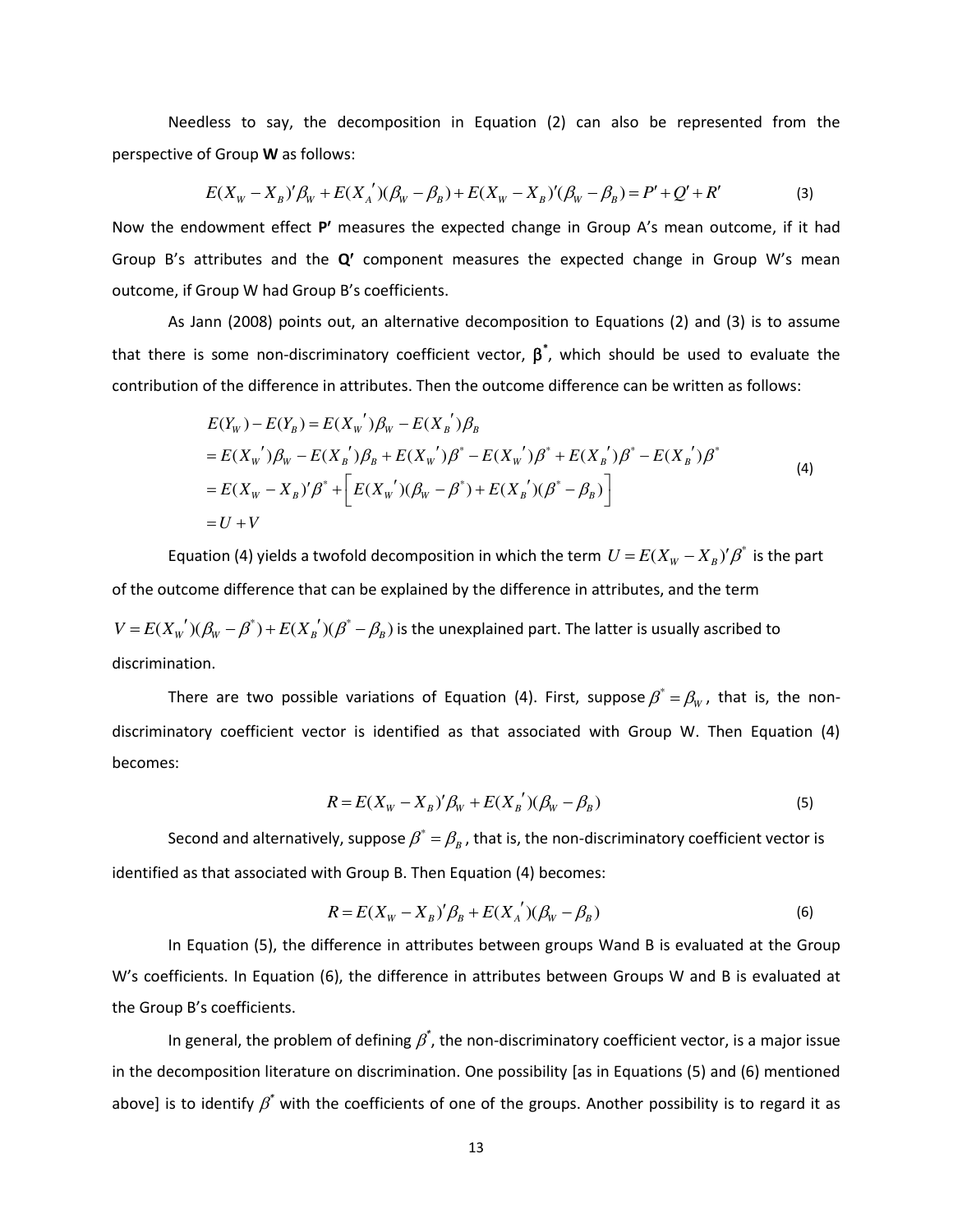the average of the two group coefficients (Reimers, 1983):  $\beta^*$  =  $0.5\times\beta_{_{\!W}}$  +  $0.5\times\beta_{_{\!B}}$  . Yet another (Cotton, 1988) is to weight the coefficients by the size of the groups:  $\beta^* = n_w \times \beta_w + n_B \times \beta_B$  where  $n_w$  and  $n_B$  are the proportions in Groups Wand B.

 The analysis of decomposition in linear models can also be extended to non-linear models when a favourable outcome either occurs or does not occur (Borooah and Iyer, 2005). Suppose there are N persons (indexed, *i = 1 . . . N*) who can be placed in K mutually exclusive and collectively exhaustive groups,  $k = 1...K$ , with each group containing  $N_k$  persons. Then, define the variable  $ENR_i$  such that  $ENR_i$ *= 1*, if the favourable outcome occurs; and *ENRi = 0*, if it does not. Then, under a logit model, the likelihood of a favourable outcome for a person from Group **k** is as follows:

$$
Pr(ENR_i = 1) = \frac{\exp(\mathbf{X}_i^k \mathbf{\beta}^k)}{1 + \exp(\mathbf{X}_i^k \mathbf{\beta}^k)} = F(\mathbf{X}_i^k \hat{\mathbf{\beta}}^k)
$$
(7)

where,

 $\mathbf{X^k_i} = \left\{X_{ij}, j = 1...J\right\}$  represents the vector of observations for person *i* of Group **k**, on **J** variables which determine the likelihood of the favourable outcome.

 $\hat{\bm{\beta}}^{\bf k}=\left\{\beta^k_j\,,j\!=\!1...J\right\}$  is the associated vector of coefficient estimates for persons who belong to Group **k**.

The average probability of a favourable outcome for a person from Group **k** is:

$$
E\overline{N}R^{k} = \overline{P}(\mathbf{X}_{i}^{k}, \hat{\beta}^{k}) = N_{k}^{-1} \sum_{i=1}^{N_{k}} F(\mathbf{X}_{i}^{k} \hat{\beta}^{k})
$$
\n(8)

Now for any two groups, say, the Hindu (*k = H*) and the Muslim (*k = M*):

$$
\overline{ENR}^{H} - \overline{ENR}^{M} = [\overline{P}(\mathbf{X}_{i}^{M}, \hat{\beta}^{H}) - \overline{P}(\mathbf{X}_{i}^{M}, \hat{\beta}^{M})] + [\overline{P}(\mathbf{X}_{i}^{H}, \hat{\beta}^{H}) - \overline{P}(\mathbf{X}_{i}^{M}, \hat{\beta}^{H})](9)
$$

Alternatively:

$$
\overline{ENR}^{H} - \overline{ENR}^{M} = [\overline{P}(\mathbf{X}_{i}^{H}, \hat{\beta}^{H}) - \overline{P}(\mathbf{X}_{i}^{H}, \hat{\beta}^{M})] + [\overline{P}(\mathbf{X}_{i}^{H}, \hat{\beta}^{M}) - \overline{P}(\mathbf{X}_{i}^{M}, \hat{\beta}^{M})](10)
$$

The first term in the square brackets in Equations (9) and (10) represents the 'response effect'. It is the difference in the average favourable outcome rates between the Hindus and the Muslims that result from inter-community differences in their responses (as exemplified by differences in the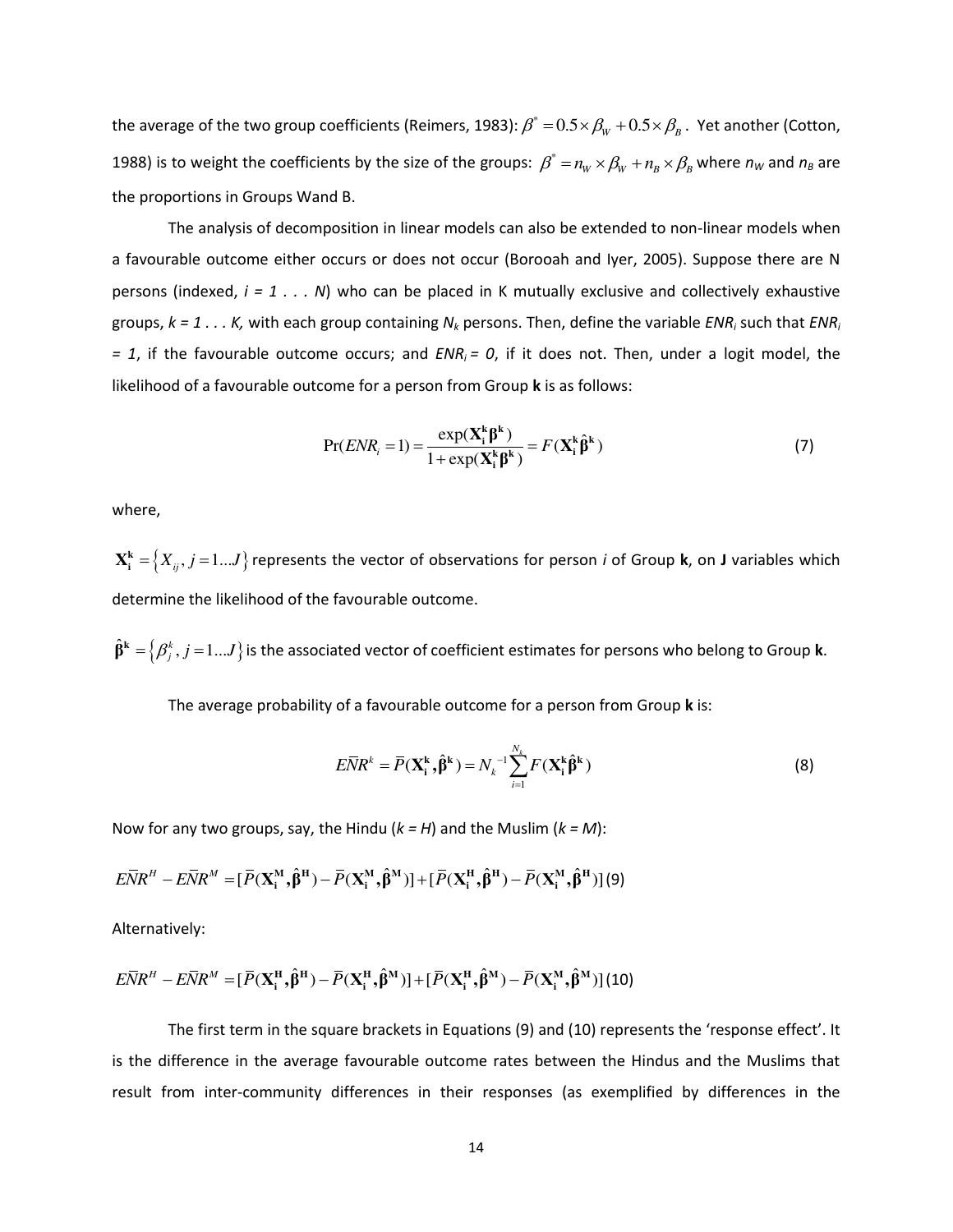coefficient vectors) to a given vector of attribute values. The second term in the square brackets in Equations (9) and (10) represents the 'attributes effect'. This signifies the difference in the average favourable outcome rates between the Hindus and the Muslims that result from inter-community differences in attributes when these attributes are evaluated by using a common coefficient vector.

For example, in Equation (9), the difference in the sample means is decomposed by asking what the average favourable outcome rates for the Muslims would have been *had they been treated in the same manner as the Hindus*. In Equation (10), it is decomposed by asking what the average favourable outcome rates for the Hindus would have been *had they been treated in the same manner as the Muslims*. In other words, the common coefficient vector used to compute the attribute effect is, for Equation (9), the Hindu vector; and for Equation (10), the Muslim vector.

# **5.3. Audit Studies**

An audit is a matched-pair survey technique that allows researchers to observe how economic agents behave. In an audit study, two equally matched candidates from different groups are sent to accomplish a particular task with respect to a sample of agents, whose behaviour towards the candidates is then observed.

The audit studies avoid many of the pitfalls of regression analysis by equalising many essential characteristics between the candidates. However, they pose their own problems, which can be are delineated as follows (see Yinger, 1998; and Heckman, 1998):

1. There are challenges of both design and management. The unobserved variables signify that all the relevant variables would will not be matched (see Heckman and Siegelman, 1993).The audit refers to a particular stage of the transaction and not to the entire transaction (see Yinger, 1998).It refers to the sample of firms and not to the entire market (see Heckman, 1998).

2. There are problems in interpreting the results in the context of measuring discrimination.

The majority of the audit studies use one of two measures (see Wienk, *et al*., 1979).These are:

- 1. The gross incidence of unfavourable treatment, which is the share of the audits in which the protected group is treated less favourably.
- 2. The net incidence of unfavourable treatment, which is the share of the audits in which the protected group is treated *less* favourably, and less the share of audits in which the protected group is treated *more* favourably.

The problem is that the gross and net measures can be far apart. Also, there are problems regarding the net measure as being lower-bound. Lastly, there is the problem of interpreting the net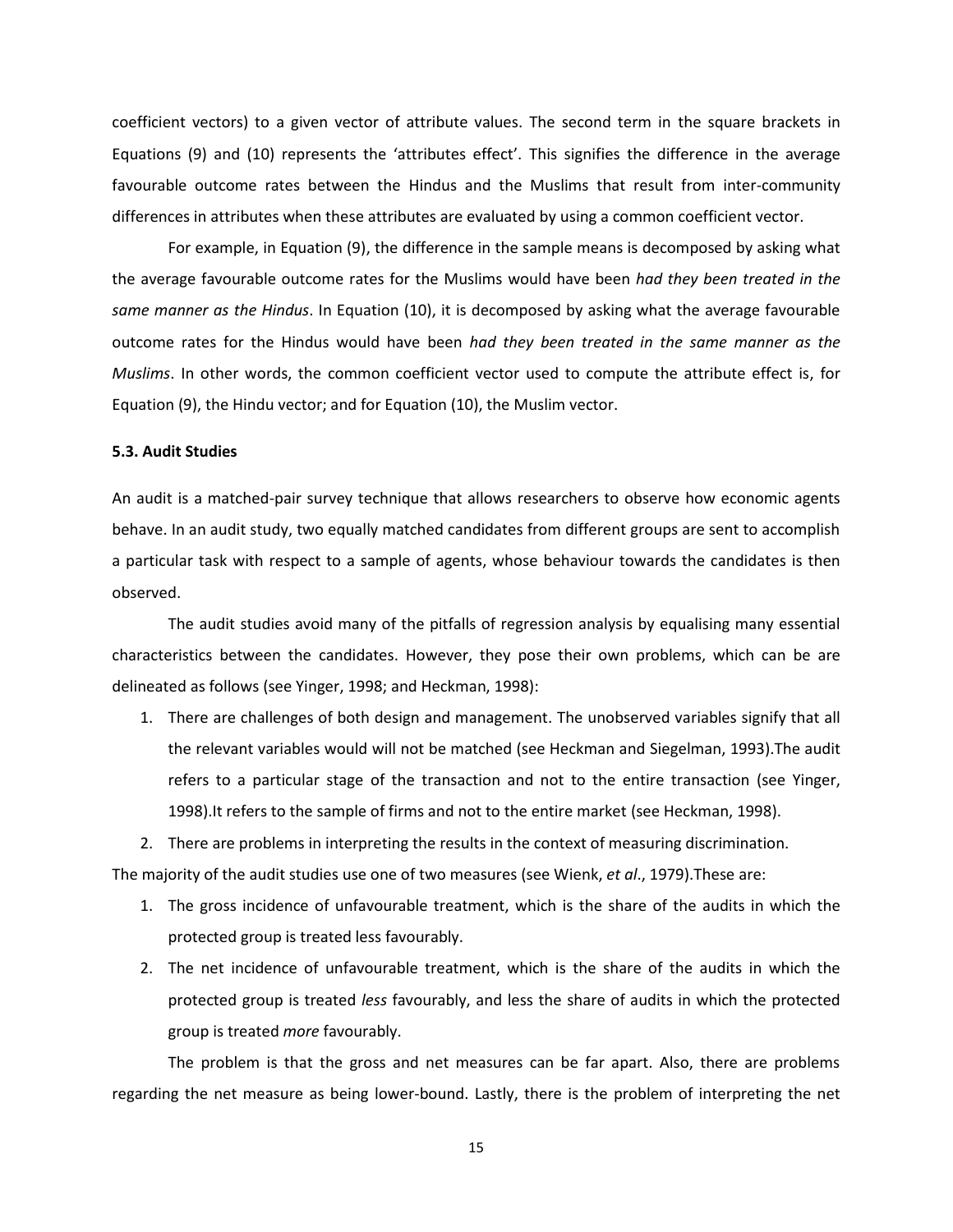measure. The net measure shows that protected group members are more likely to encounter unfavourable treatment than members from the dominant group. However, that is not the same as discrimination (see Yinger, 1998).In many cases, audit studies show symmetrical treatments, that is, either both are successful or both are unsuccessful. Thus, it is difficult to know how to interpret the small differences in preferences.

#### **6. MODELLING DISCRIMINATION**

The model in this section is adapted from Longhofer and Peters (1998). Suppose that the set of candidates who are looking for a 'favourable outcome' (that is, a job, a loan, or a house to rent) is represented by $\Omega$ , where this set can be divided into two mutually exclusive sub-sets: the set of Black candidates ( $\Omega_B$ ) and the set of White candidates ( $\Omega_w$ ). Suppose that  $\theta \in [0,1]$  is a measure of candidate 'quality' and f( $\theta$ ) is the density function of  $\theta$  across  $\Omega$  with the cumulative density function. Then,

$$
F(z) = \Pr(\theta \le z) = \int_{0}^{z} f(\theta) d\theta
$$
 (11)

Where  $\theta^*$  is the threshold level of quality such that the candidate is awarded the outcome if and only if  $\theta \geq 0^*$ . Unfortunately,  $\theta$  is unobservable and is proxied by an observable signal  $\rho$ , where g( $\rho$ | $\theta$ ) is the *conditional* density of  $\rho$ . If  $w(\rho, \theta)$  is the joint density of  $\rho$  and  $\theta$ , then, applying Bayes' Theorem, the *unconditional* density of  $\rho$  is:

$$
h(\rho) = \int_{\Omega} w(\rho, \theta) d\theta = \int_{\Omega} g(\rho, \theta) f(\theta) d\theta
$$
 (12)

Let  $v(\theta|\rho)$  be the conditional density of  $\theta$  where (again by Bayes' Theorem):

$$
v(\theta \mid \rho) = \frac{w(\rho, \theta)}{h(\rho)} = \frac{g(\rho \mid \theta) f(\theta)}{h(\rho)}
$$
(13)

Then,  $v(\theta|\rho)$  is the posterior density of  $\theta$  and this is arrived at through a Bayesian updating of the *prior* density f( $\theta$ ). Then the expected value of  $\theta$ , for a person who emits a signal  $\rho$ , is:

$$
E(\theta \mid \rho) = \hat{\theta}(\rho) = \int_{\Omega} \theta v(\theta \mid \rho) d\theta = \int_{\Omega} \theta \left[ \frac{g(\rho \mid \theta) f(\theta)}{h(\rho)} \right] d\theta \tag{14}
$$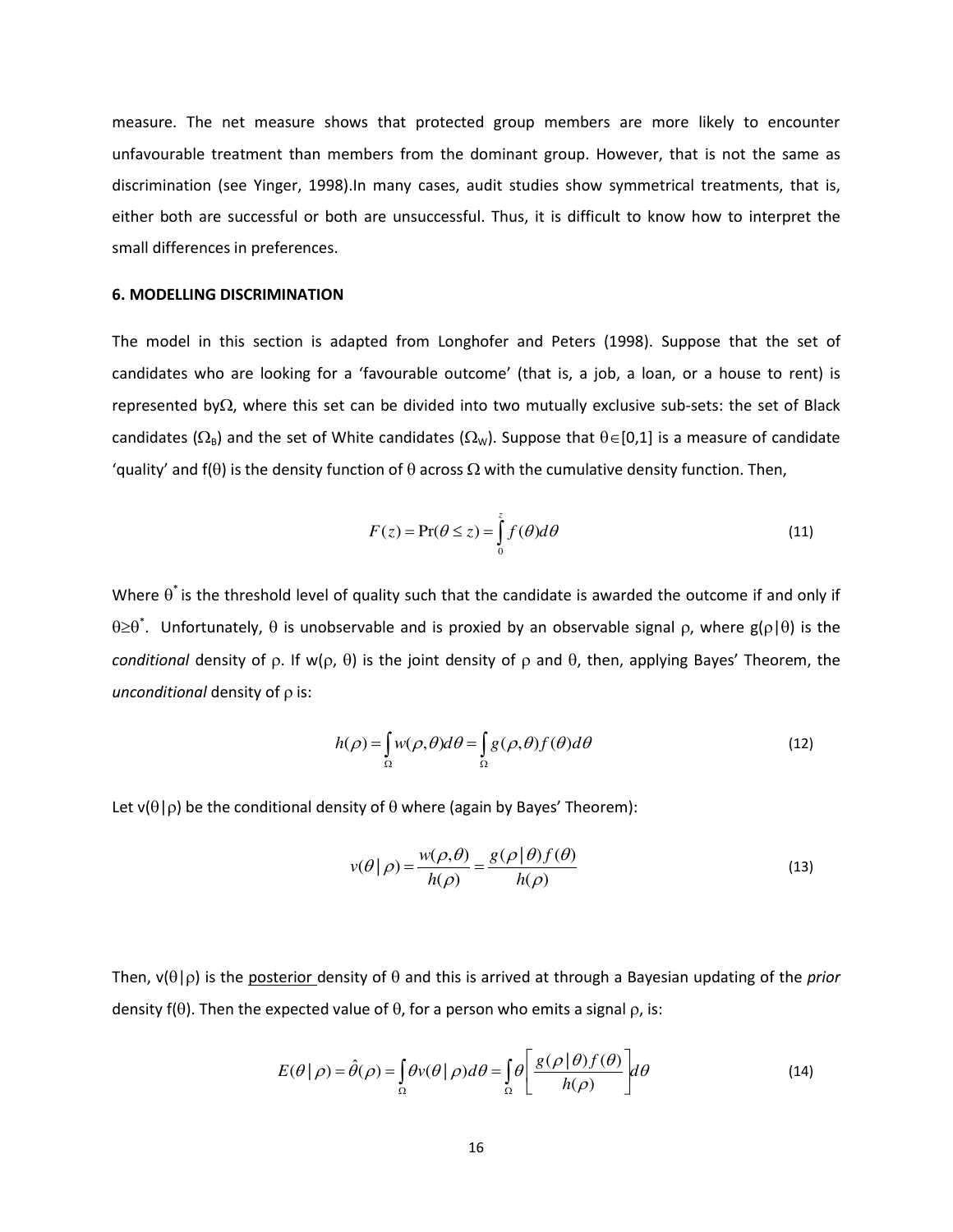The agent then decides to bestow the favourable outcome if  $\hat{\theta}(\rho)$  >  $\theta^*$  .

It is important to stress that the agent is not concerned with the value of *per se* but with what this value implies for the candidate's expected quality,  $\hat{\theta}(\rho)$ .

Two assumptions are crucial to the model. They are:

$$
1. \quad \frac{\partial \hat{\theta}(\rho)}{\partial \rho} > 0
$$

2. The inverse function:  $\rho = \rho(\hat{\theta})$  exists.

In Figure 1, the Blacks are held to a greater threshold standard of compliance (higher) and have to send a stronger threshold signal (higher).This is Becker's model, in which the underlying assumption is that the density  $f(\theta)$  is the same for the Blacks and the Whites but it is the Blacks who are discriminated against.



# **Figure 1: Beckerian Discrimination**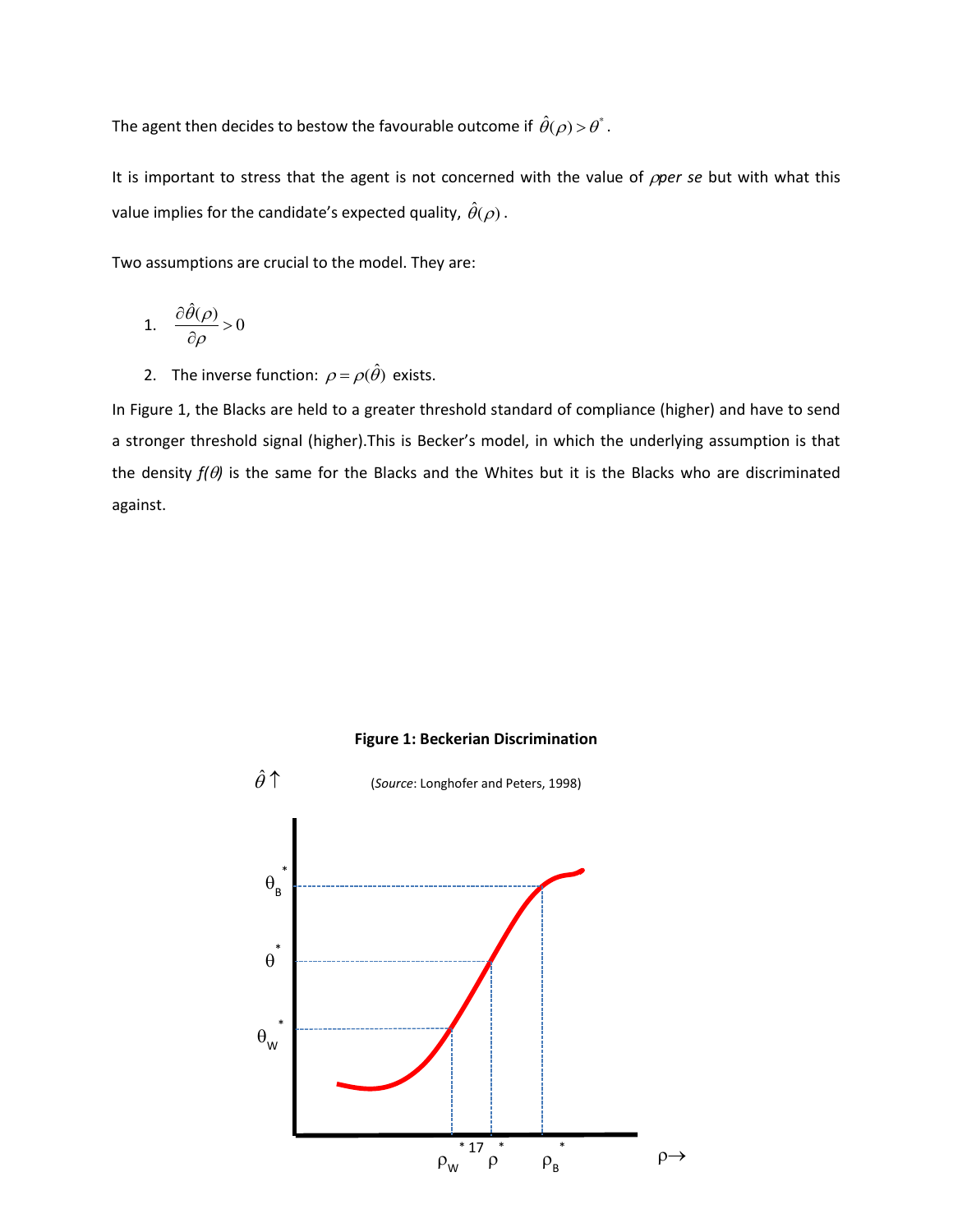In the belief-based model as shown in Figure 2, the agents are neutral in their preferences between the Blacks and the Whites; but they believe that  $f_g(\theta)$  and  $f_{w}(\theta)$  are different so that the average quality is lower for the Blacks than for the Whites. In other words,

$$
E(\theta_B) = \int_{\Omega_B} \theta f_B(\theta) d\theta < \int_{\Omega_W} \theta f_W(\theta) d\theta = E(\theta_W)
$$

Therefore, if the same signal were applied to the White and the Black applicants, it could yield a lower expected quality for the Blacks than for the Whites:

$$
E(\theta_B | \rho) = \hat{\theta}_B(\rho) < \hat{\theta}_W(\rho) = E(\theta_W | \rho)
$$

In Figure 2, the Blacks and the Whites are on the same compliance standard  $(\theta^*)$  but have to send different signals to meet this standard. The Blacks have to send a stronger signal.

# **Figure 2: Statistical Discrimination**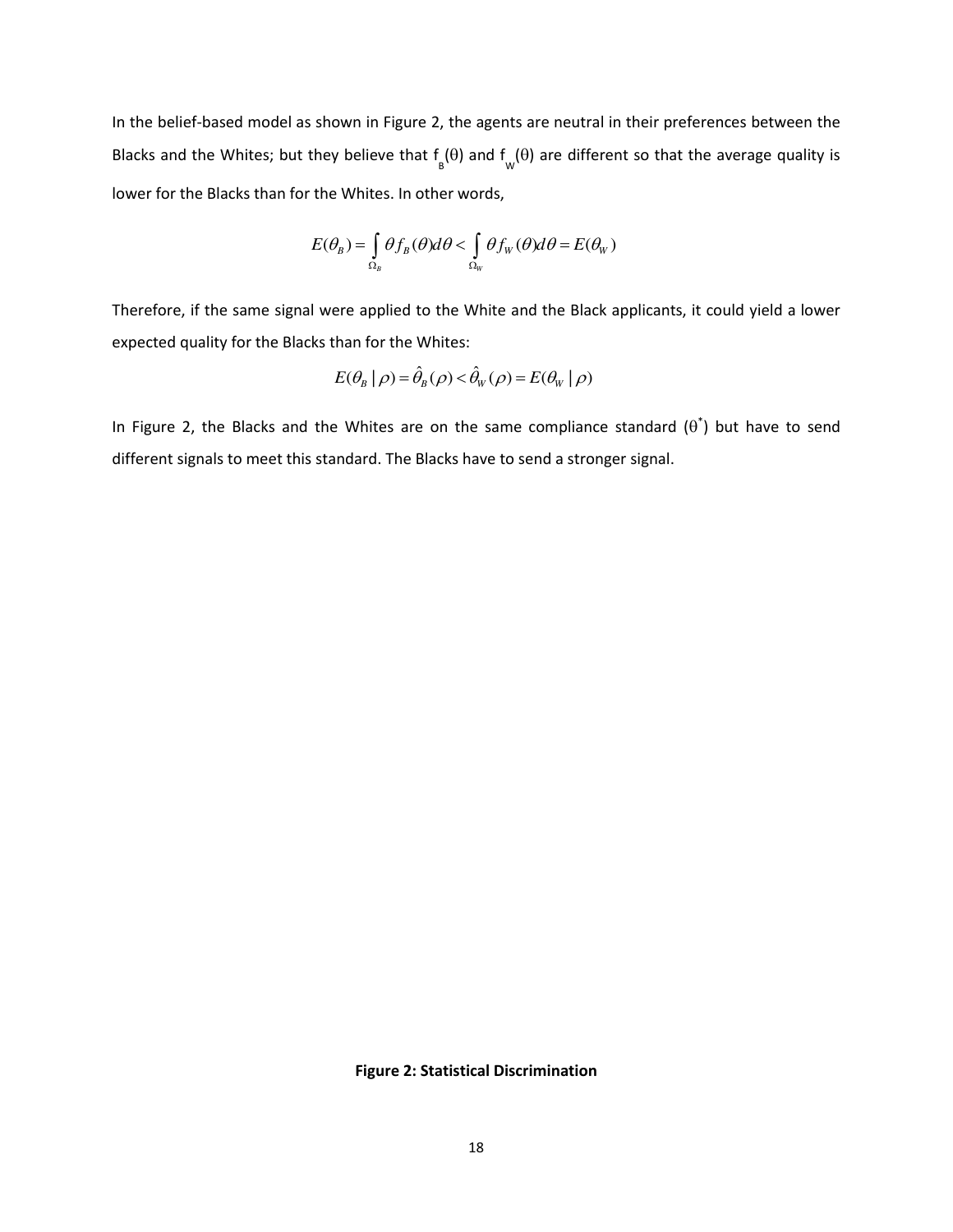#### (*Source*: Longhofer and Peters, 1998)



# **7. CONCLUSIONS AND POLICY DIRECTIONS**

There are two different sets of policies—Equal Opportunities (EO) and Affirmative Action (AA) in reducing discriminatory bias in hiring. The model developed in the previous section pointed to the fact that a candidate has an underlying, unobservable 'quality', denoted by  $\theta$ . The greater the value of  $\theta$ , the 'better' is the candidate. The candidate sends out a signal, **s**, where **s** is a N-component vector: **s** =  $(s_1....s_n)$  and **s** is used to obtain an estimate of  $\theta$ :  $\theta^*$ =g(s). The quality of  $\theta^*$  as an estimate of  $\theta$ would depend upon the correlation between  $\theta^*$  and  $\theta$ . In turn, this correlation would depend upon the components of the vector **s**.

The presence of 'irrelevant' components would corrupt the overall signal and weaken the correlation between  $\theta^*$  and  $\theta$ . However, the presence of 'irrelevant' signal components is not a matter of chance: *it reflects discriminatory bias*, which is also manifested in, say, questions like: What is your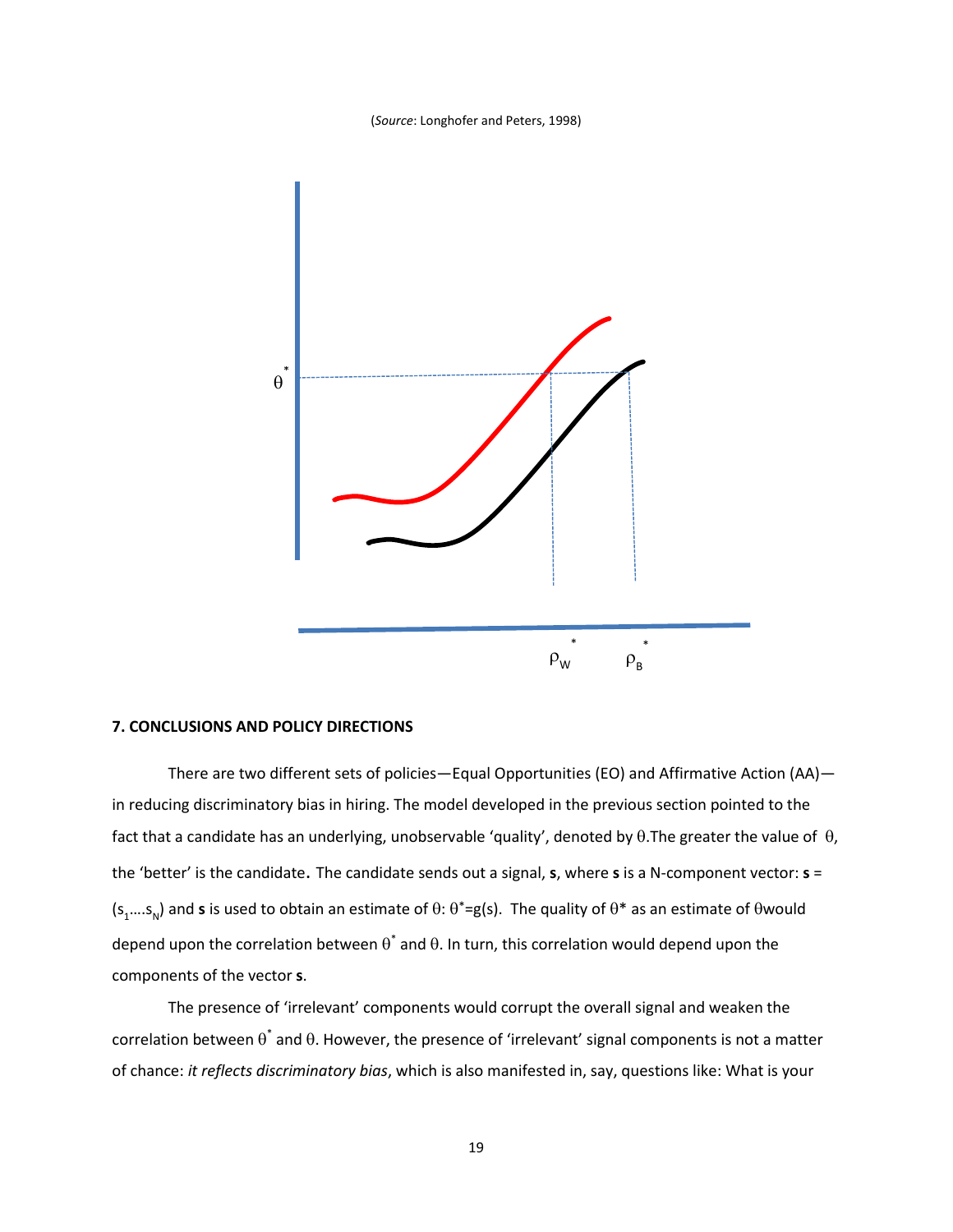father's profession? Do you expect to have more children? Who will look after your children while you are at work? These questions reflect a bias against particular groups of persons.

 A major role of EO policies is to weed out such irrelevant and/or discriminatory components by making it *illegal* to ask such questions. The entire signal-extraction process is tightly regulated, made transparent, and placed in the public domain. There is a tightly specified procedure for recruitment, ranging from the advertisement to the interview to the appointment of the candidate, with a written record maintained at each stage. Unsuccessful candidates have the right to appeal against 'unfair treatment'. Not only do EO policies attempt to eliminate discriminatory bias by making it illegal, but *EO also builds non-discriminatory policies into the fabric of the human resource management of organisations* by carrying out audits of organisations about their EO outcomes. However, it needs to be emphasised that EO does not imply *affirmative action* because it does not impose quotas or require preferential treatment.

 In contrast to EO, AA is concerned with outcomes, not processes. Thus organisations are asked to 'explain' if their employment proportions of 'protected' groups differ significantly from the population proportions. In the absence of a convincing explanation, the difference is presumed to be due to bias. For example, under the US Civil Rights Act of 1991, any employment practice having a 'disparate impact' upon women or minorities is unlawful unless it is predicated by 'business necessity'. The most common way of escaping sanctions under this Act is by having informal quotas in hiring.<sup>3</sup>

 The argument in favour of AA is that if there were a pre-legislative bias in hiring, then, prior to legislation, the groups discriminated against would lack the incentive to acquire skills. Hence, AA, by removing this bias, gives these groups the incentive to skill themselves. Furthermore, AA policies provide protected groups a foot on the bottom rung of the ladder. The confidence that this instils creates incentives to acquire the skills to climb the rest of the ladder unaided.

 Sowell (2004) observes that while AA policies exist in several countries of the world, in practically every country, they are justified as representing a situation that is unique to that particular country: *inter alia,* the special situation of Maoris in New Zealand, of Scheduled Castes (SCs) and Scheduled Tribes (STs) in India, and of Blacks in the USA. Another feature of AA programmes across the world is that they are purely temporary—as soon the inequality which they address has been righted, these policies would be dismantled.

 $\overline{\phantom{0}}$ 

 $3$  Of course, one can also escape sanctions by showing 'business necessity' or by showing an absence of the 'disparate effect', the latter most usually by appealing to the skills distribution of the relevant groups.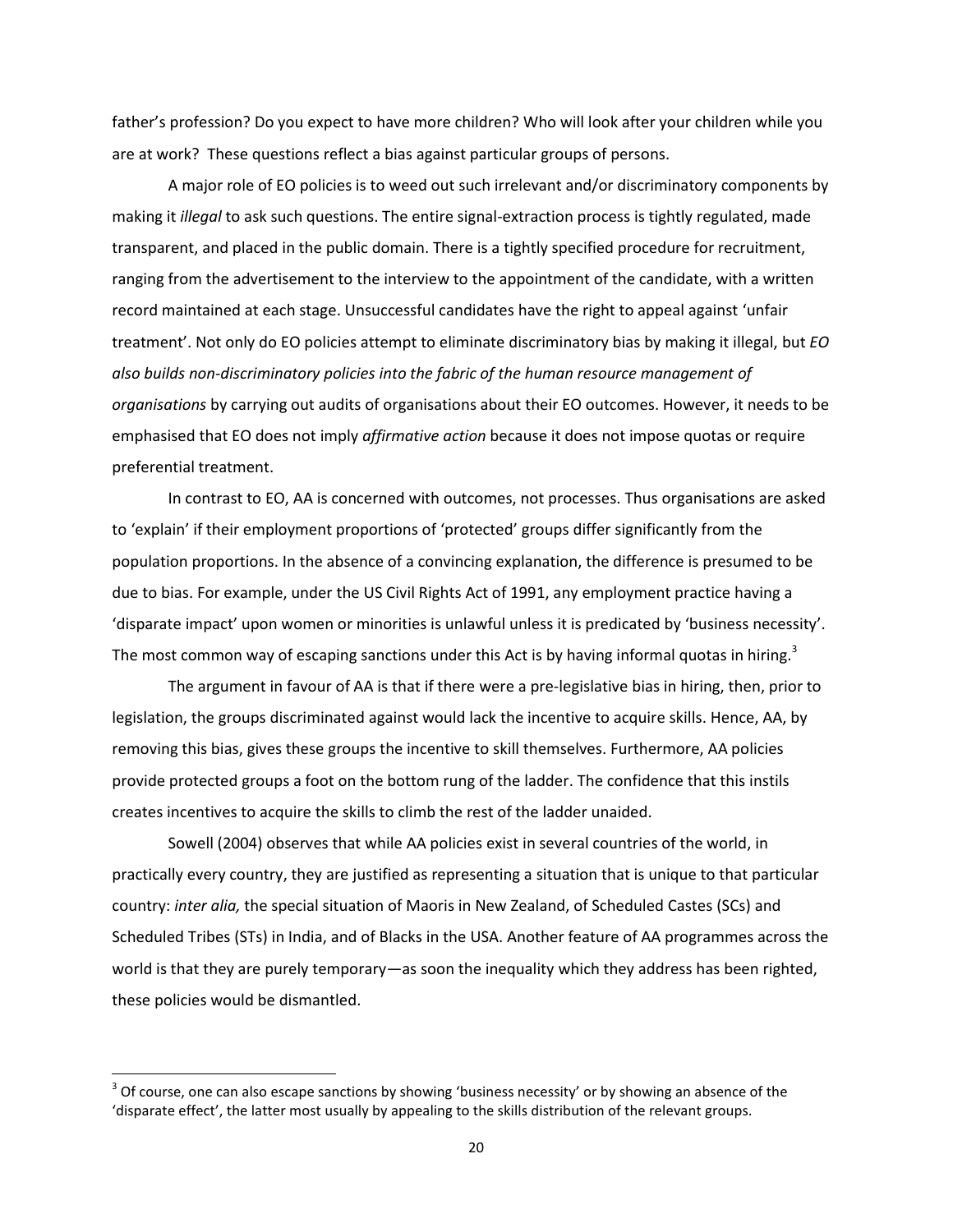The third feature of AA policies is that the distinction between the protected and non-protected groups leads to perverse incentives as some members of the non-protected groups seek re-designation as members of the protected groups. In India, for instance, *Gujjars* have, in the state of Rajasthan, sought to be re-classified as members of the STs from their current classification as Other Backward Classes (OBC). As part of the OBC group, *Gujjars* have to compete for jobs and preference with strong well-established groups like the *Meenas* and the *Jats* while, as part of the STs, they would be competing with considerably weaker groups. In the USA, several persons have claimed or tried to claim that they were American Indians while, in Australia, there has been a rush to claim Aboriginal ancestry.<sup>4</sup>

As Sowell (2004) notes, "re-designations of individuals and groups take preferential policies further away from the initial rationales on which they were based. The painful history and continuing oppression of untouchables in India can hardly justify preferential benefits to local majorities in particular states such as Assam, Maharashtra, and Andhra Pradesh." The big danger with AA policies is that they can easily deviate from their original justification, which is to correct historical wrongs, to embrace a "sons of the soil" argument which allows local majorities to claim jobs which should have gone to those who had genuinely suffered.

The fourth feature of AA policies is the attempt to expand affirmative action to embrace groups which, in the original formulation of these policies, were excluded from its purview. The argument put forward is that the original formulation of AA policies was too exiguous in identifying groups that had a history of oppression and hardship and, therefore, they should be expanded to include groups that were wrongly excluded the first time round. The situation of the OBCs in India is a case in point: AA policies which were originally restricted to the SCs and STs were now extended to include members of the OBC. As the Mandal Commission which recommended this extension pointed out:

*"It may appear the upliftment of Other Backward Classes is part of the larger national problem of the removal of mass poverty. This is only partially correct. The deprivation of OBCs is a very special case of the larger national issue: here the basic question is that of social and educational backwardness and poverty is only a direct consequence of these two crippling caste-based handicaps. As these handicaps are embedded in our social structure, their removal will require* 

 $\overline{\phantom{0}}$ 

 $^4$  So much so that there was a 42 per cent increase in the size of the Aboriginal population in Australia between the 1981 and 1986 Censuses (Sowell, 2004).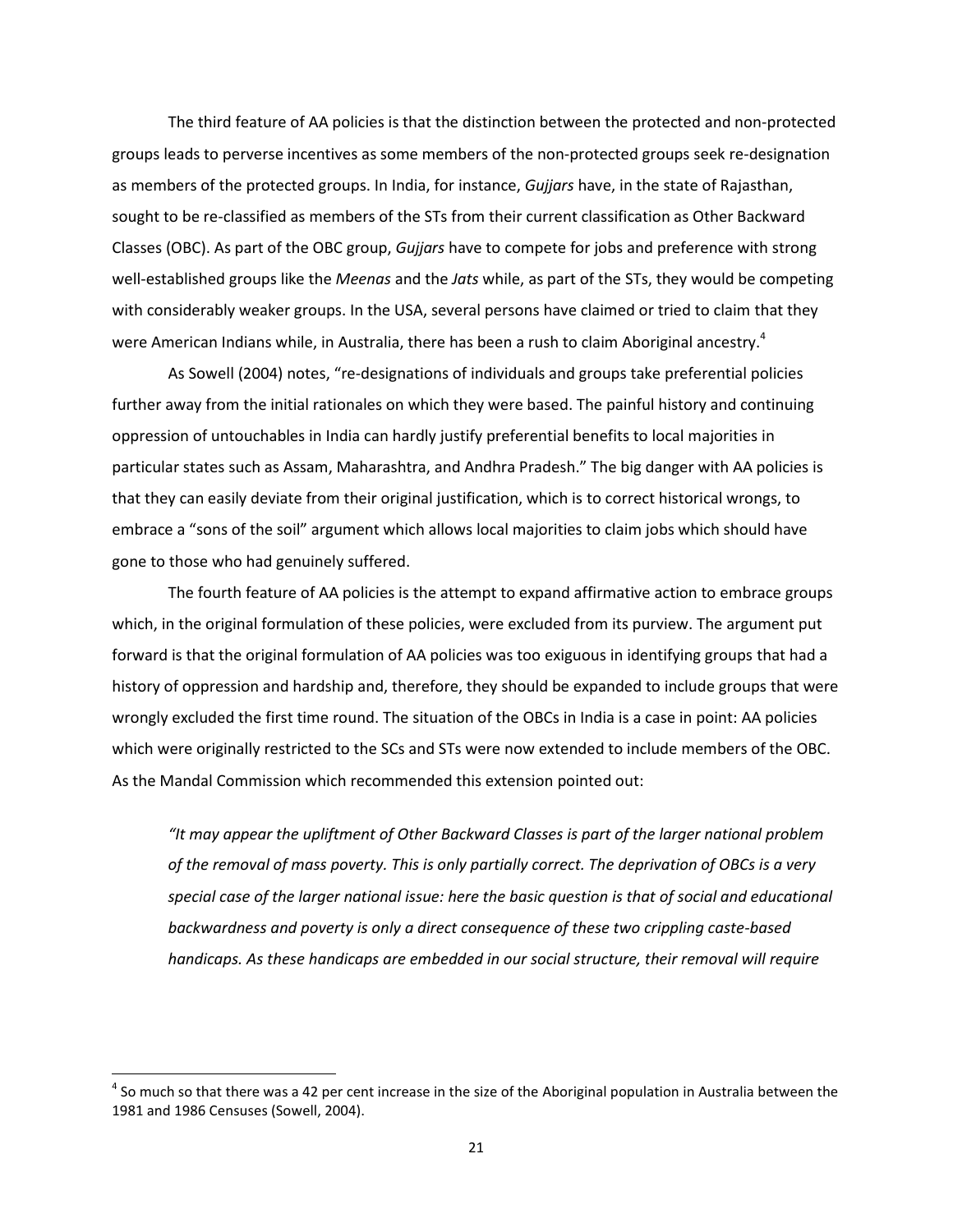*far-reaching structural changes. No less important will be changes in the perception of the problems of OBCs by the ruling classes of the country." 5* 

# **References**

l

Akerlof, G.A. and Kranton, R.E. (2010), Identity Economics: How Our Identities Shape Our Work, Wages, and Well-Being, Princeton, New Jersey: Princeton University Press.

Arrow, K.J. (1972a), "Models of Job Discrimi-nation", in A.H. Pascal (ed.), Racial Discrimination in Economic Life, Lexington, Massachusetts: D.C. Heath and Company, pp. 83-102.

Arrow, K.J. (1972b), "Some Mathematical Mod¬els of Race Discrimination in the Labor Market", in A.H. Pascal (ed.), Racial Discrimination in Eco¬nomic Life. Lexington, Massachusetts: D.C. Heath and Company, pp. 187-204.

Arrow, K.J. (1973), "The Theory of Discrimination", in Orley Ashenfelter and Albert Rees (eds), Discrimination in Labor Markets. Princeton, New Jersey: Princeton University Press, pp. 3-33.

Becker, G.S. (1971), The Economics of Discrimination, Second edition, Chicago: University of Chicago Press.

Bertrand, M., D. Chugh, and Mullainathan S. (2005), "Implicit Discrimination", The American Economic Review,95(2): pp. 94-98.

Blinder, A.S. (1973),"Wage Discrimination: Reduced Form and Structural Estimates", Journal of Human Resources, 8: pp. 436-55.

Borooah, V.K. and Iyer, S. (2005), "The Decomposition of Inter-Group Differences in a Logit Model: Extending the Oaxaca–Blinder Approach with an Application to School Enrolment in India", Journal of Economic and Social Measurement, 30: pp. 279-293.

<sup>&</sup>lt;sup>5</sup>Mandal Commission Report, Vol. I, Chapter XIII, Recommendations, pp. 57-60.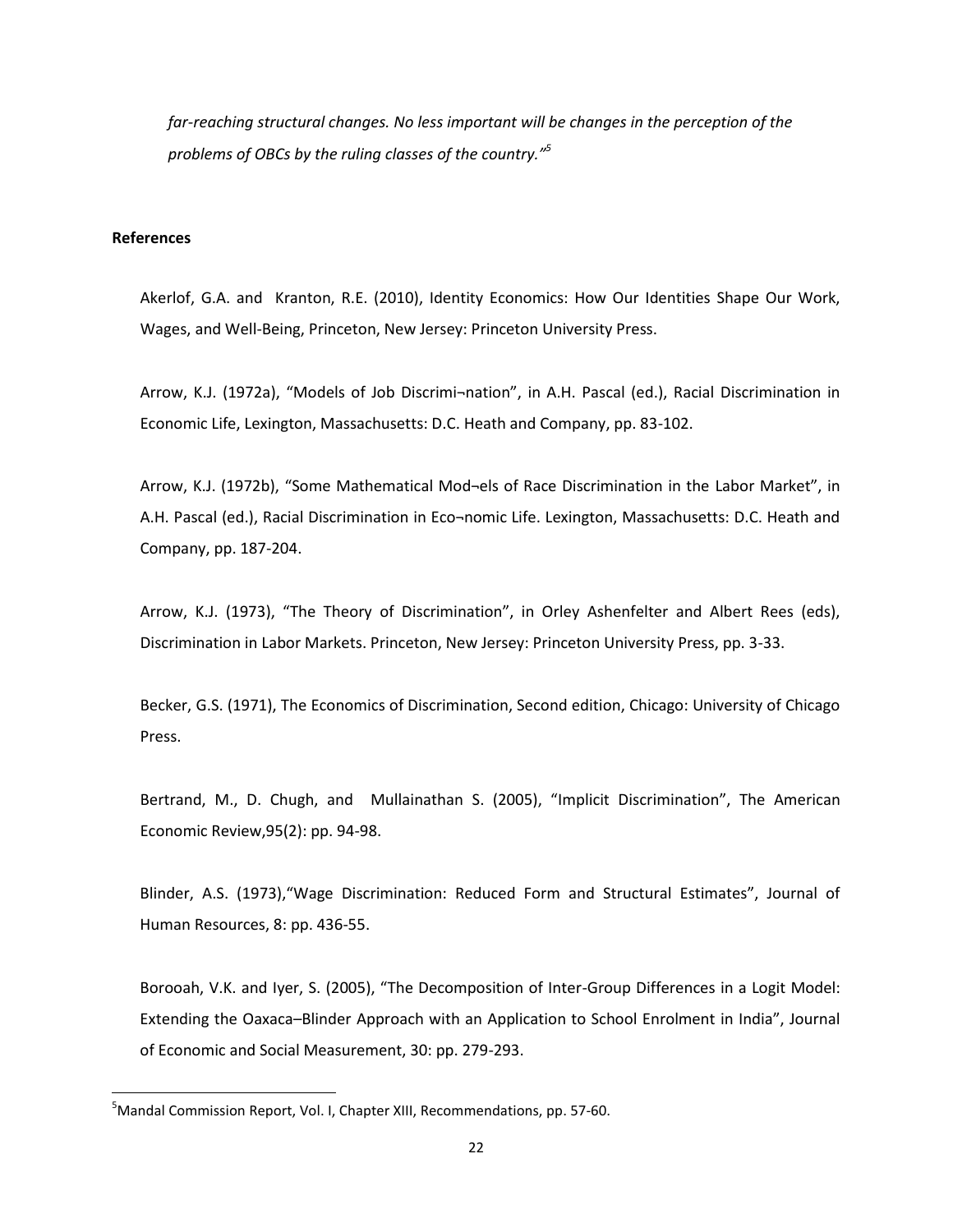Cotton, J. (1988), 'On the Decomposition of Wage Differentials', Review of Economics and Statistics, 70: pp. 236-43.

Department for International Development (DFID) (2005), Reducing Poverty by Tackling Social Exclusion, DFID Policy Paper, London: Department for International Development.

Elmslie, B. and Sedo, S. (1996), "Discrimination, Social Psychology and Hysteresis in Labor Markets", Journal of Economic Psychology, 17(4): pp. 465-78.

Goffman, E. (1959), The Presentation of Self in Everyday Life, New York: Doubleday.

Granovetter, M. (1995), Getting a Job: A Study of Contacts and Careers, Second edition, Chicago: University of Chicago Press.

Heckman, J.J. and P. Siegelman.P. (1993), "The Urban Institute Audit Studies: Their Methods and Findings", in M. Fix and R.J. Struyk (eds), Clear and Convincing Evidence: Measurement of Discrimination in America, Washington DC: The Urban Institute Press.

Heckman, J.J. (1998), "Detecting Discrimination", The Journal of Economic Perspectives, 12(2): pp. 101-16.

Hoff, K. and Pandey, P. (2006), "Discrimination, Social Identity, and Durable Inequalities", The American Economic Review, 96(2): pp. 206-11.

Jann, B. (2008), "The Blinder–Oaxaca Decomposition for Linear Regression Models", The Stata Journal, 8: pp. 453-79.

Jeffery, R. and Jeffery, P. (1997), Population, Gender and Politics, Cambridge: Cambridge University Press.

Lenoir, R. (1974), Les Exclus: Un Francais sur Dix, Paris: Editions du Seuil.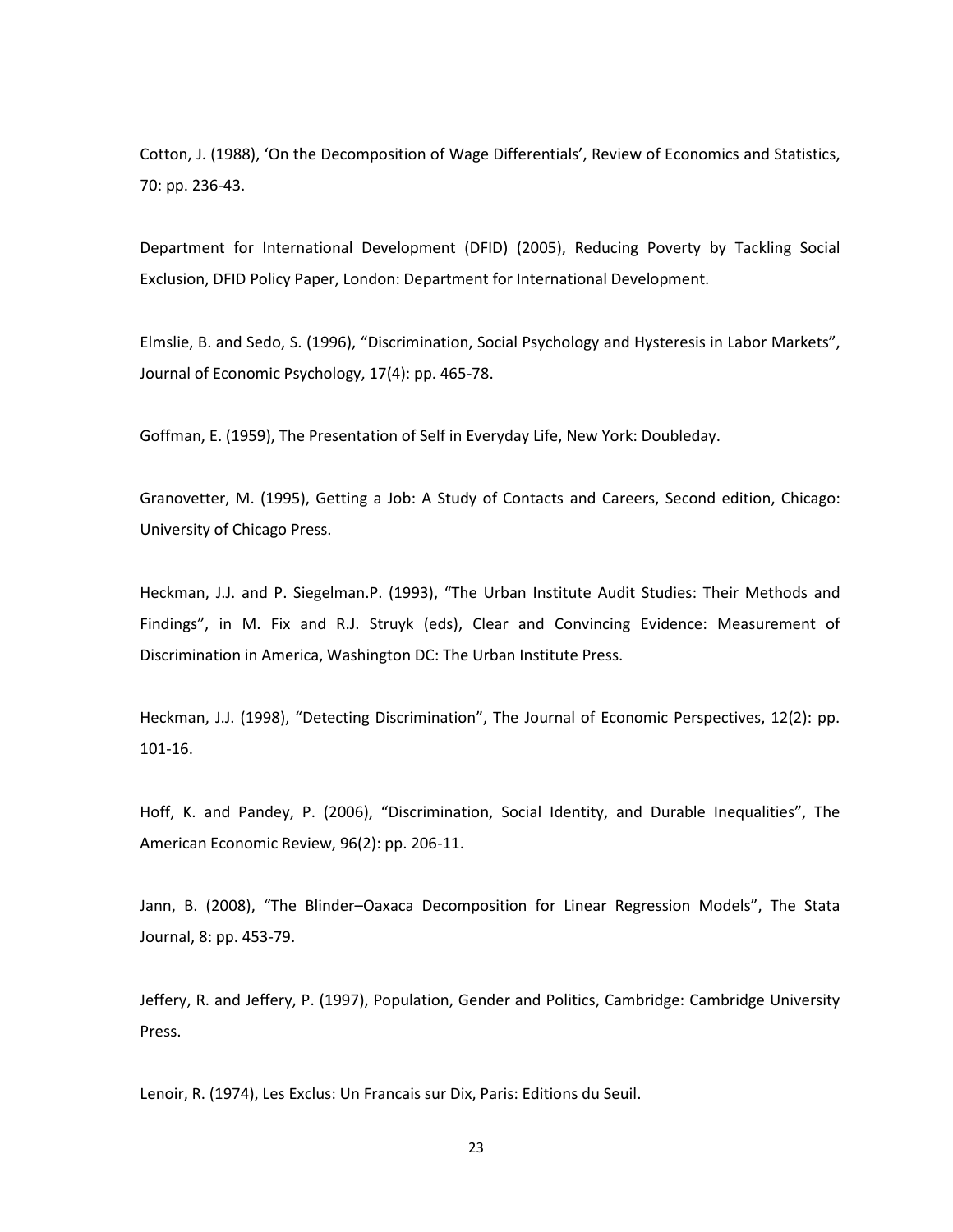Longhofer, S.D. and Peters, S.R. (1998), "Beneath the Rhetoric: Clarifying the Debate on Mortgage Lending Discrimination", Economic Review, IV(2-13): Federal Reserve Bank of Cleveland.

Loury, G.C. (2002), The Anatomy of Racial Inequality, Cambridge (Mass): Harvard University Press.

Lundberg, S. and Startz, R. (2007), "Information and Racial Exclusion", Journal of Population Economics, 20: pp. 621-42.

Myrdal, G. (1944), An American Dilemma: the Negro Problem and American Democracy, New York: Pantheon.

Oaxaca, R. (1973), "Male–Female Wage Differentials in Urban Labor Markets", International Economic Review, 14: pp. 693-709.

Oysen, E. (1997). "The Contradictory Concepts of Social Exclusion and Social Inclusion", in Charles Gore and Jose B. Figueiredo (eds), Social Exclusion and Anti-Poverty Policy, Geneva: International Institute of Labour Studies.

Patterson, O. (1982), Slavery and Social Death, Cambridge (Mass): Harvard University Press. Phelps, Edmund S. 1972. "The Statistical Theory of Racism and Sexism", The American Economic Review, 62: pp.659-61.

Reimers, C.W. (1983), "Labour Market Discrimination against Hispanic and Black Men", Review of Economics and Statistics, 65: pp. 570-79.

Sen, A.K. (2000), Social Exclusion: Concept, Application, and Scrutiny, Social Development Papers No.1, Office of Economic and Social Development, Manila: Asian Development Bank.

Silver, H. (1995), "Reconceptualizing Social Disadvantage: Three Paradigms of Social Exclusion", in Gerry Rodgers, Charles Gore, and Jose Figueiredo (eds), *Social Exclusion: Rhetoric, Reality, Responses*, Geneva: International Institute for Labour Studies.